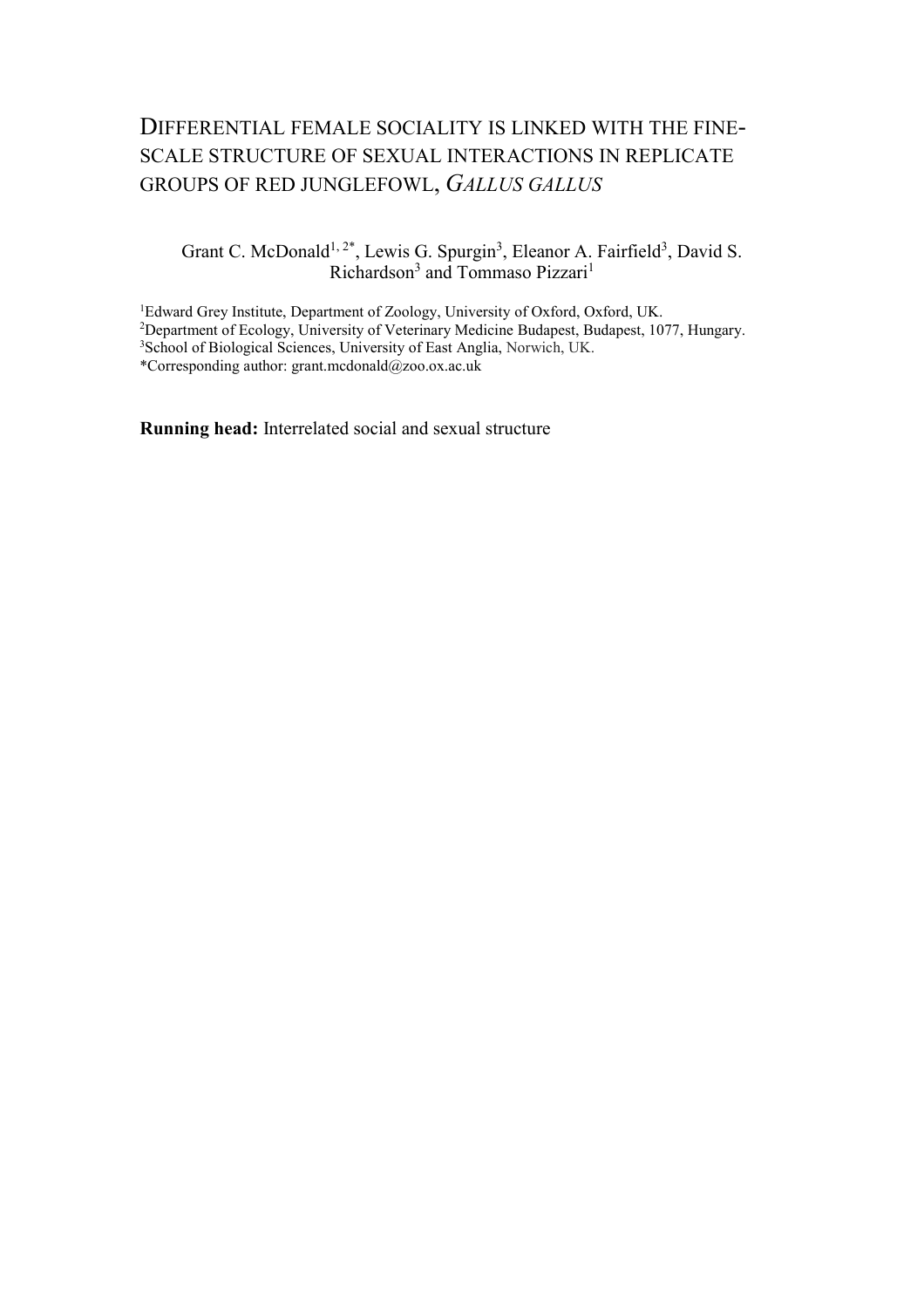Recent work indicates that social structure has extensive implications for patterns of sexual selection and sexual conflict. However, little is known about the individual variation in social behaviours linking social structure to sexual interactions. Here, we use network analysis of replicate polygynandrous groups of red junglefowl (*Gallus gallus*) to show that the association between social structure and sexual interactions is underpinned by differential female sociality. Sexual dynamics are largely explained by a core group of highly social, younger females, which are more fecund and more polyandrous, and thus associated with more intense postcopulatory competition for males. In contrast, less fecund females from older cohorts, which tend to be socially dominant, avoid male sexual attention by clustering together and perching on branches, and preferentially reproduce with dominant males by more exclusively associating and mating with them. Collectively, these results indicate that individual females occupy subtly different social niches, and demonstrate that female sociality can be an important factor underpinning the landscape of intra-sexual competition and the emergent structure of animal societies.

**Keywords:** *Gallus*; Polyandry; Sexual Networks; Sexual Selection; Social Networks; Social Niche Construction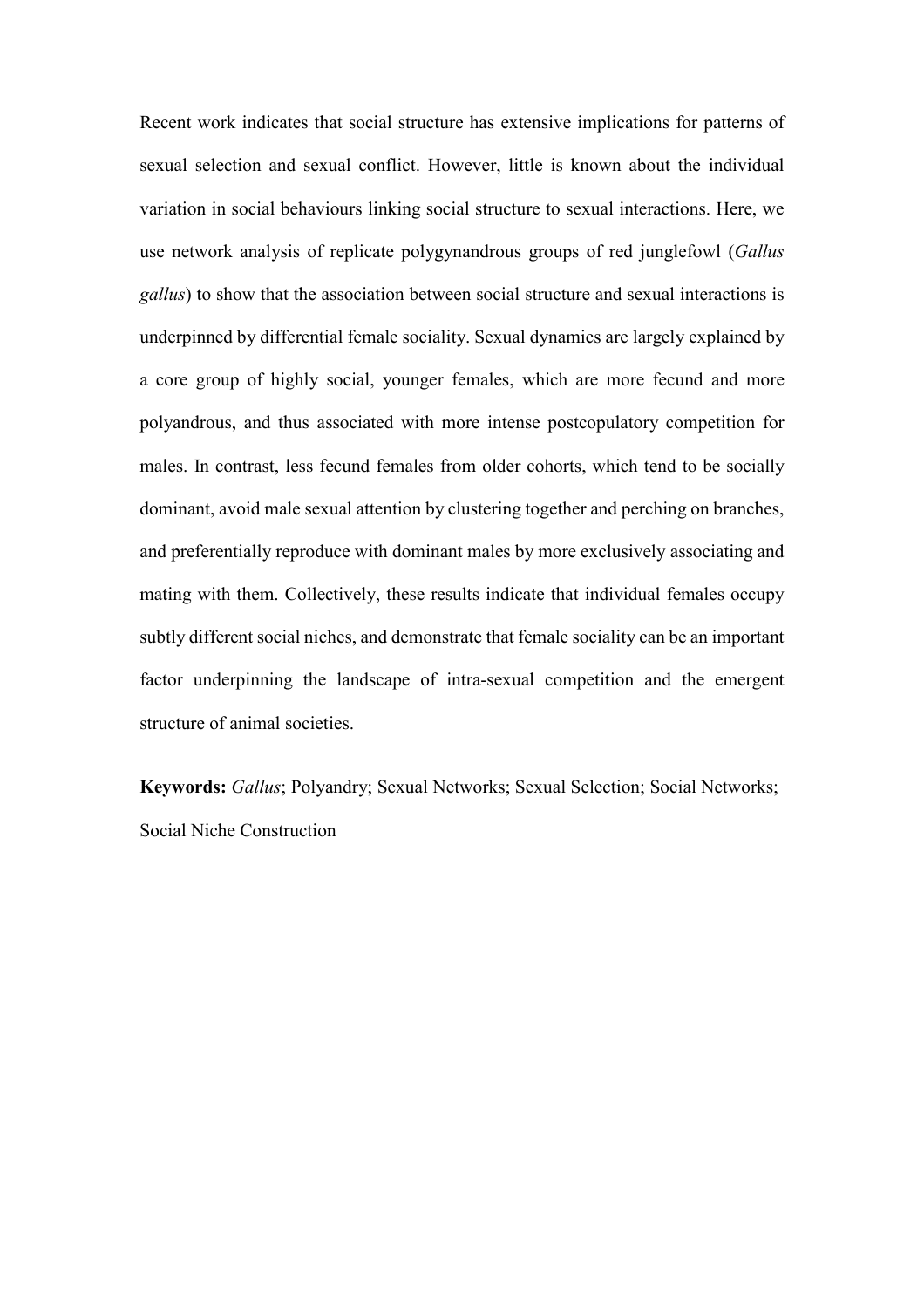#### 1. Introduction

 Animal groups are often characterised by non-random social structures that emerge from systematic variation in interactions and affiliations between individuals[1]. Social structure can have important fitness consequences by influencing access to resources, cooperative behaviours, and the spread of information and disease [2–6]. Social structure can also relate to the structure of sexual interactions, with potentially critical implications for patterns of sexual selection and sexual conflict [7–13].

 Social and sexual structures may be related in complex ways in a population. In socially monogamous species, social structure may be determined by pair bonding and extra-pair sexual behaviour [14–16]. While in non-monogamous, more promiscuous systems, social structure may be organised by strategies among members of one sex to monopolise reproductive partners, such as cooperative coalitions or mate guarding [17– 20]. While social structure can determine the structure of the network of intrasexual competitive interactions, these networks can in turn drastically change patterns of sexual selection [5,9,10,21,22]. For example, the strength of sexual selection may be intensified or relaxed depending on whether the most polygynous males tend to mate with the most or least polyandrous females in the population [21,22]. The structure of sexual interactions also has repercussions for female fitness and population viability because male competition often harms females, reducing their lifetime reproductive success [7,23–25].

 Recent work has begun to reveal the importance of female social strategies in mediating the structure of sexual networks. Female sociality may emerge as a response to male sexual behaviour, e.g. when male harassment disrupts female aggregations and females alter space use, utilise refuges or modify habitat preferences to avoid males, as has been shown in a range of organisms, including cockroaches, *Diploptera punctata*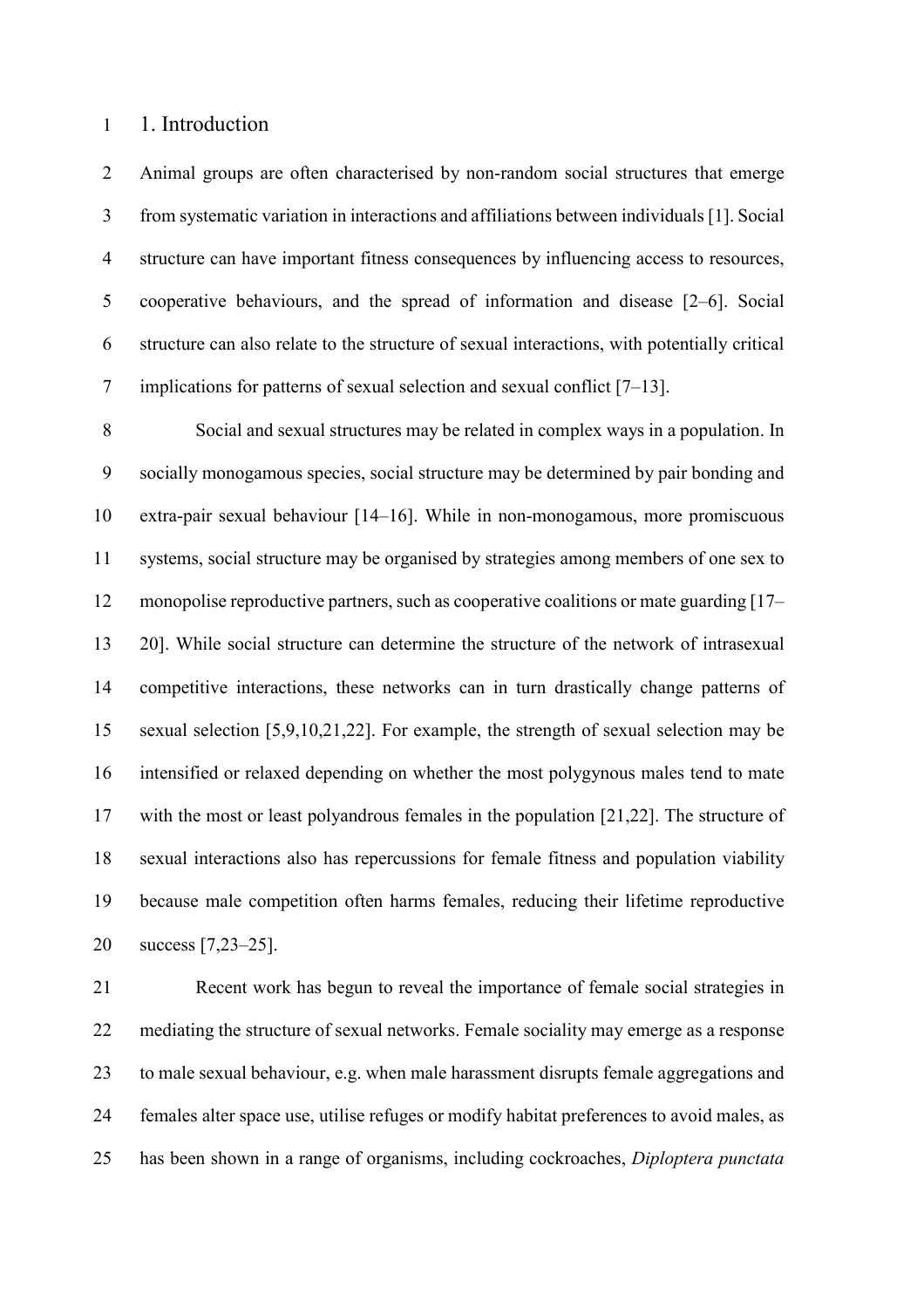[26], water striders, *Aquarius remigis* [8,23], solitary bees*, Anthophora plumipes* [27], guppies, *Poecilia reticulata* [28–30], mosquitofish, *Gambusia holbrooki* [31,32], Columbian ground squirrels, *Urocitellus columbianus* [33], South American sea lions, *Otaria flavescens* [34], and Sumatran orangutan, *Pongo pygmaeus abelii* [35]. Female social strategies may regulate the level of male competition and sexual harassment through behaviours consistent with social niche construction, e.g. by grouping together, associating with other, relatively more attractive females or with males that provide protection from harassment [26,29,31,34–36]. Little is known however, about the traits, which underpin variation in female sociality. In guppies, receptive females are more attractive to males than non-receptive females, and non-receptive females prefer to group with receptive females to reduce sexual harassment by males, while receptive females appear less socially discriminating [36]. In the rock hyrax, *Procavia capensis*, a female's probability of mating is positively affected by her reproductive status and social network position. Females that are central in the social network and those that have central female competitors mate more frequently [37]. Such individual variation in female sociality is expected to impact the structure of sexual networks, and thus patterns of sexual selection in males. Critically however, little is known about the way in which female sociality is linked to variation in individual male reproductive success, e.g. the distribution of fertilizations across male and female phenotypes.

 Here, we use network analysis to characterise the social structure of replicate mixed-sex groups of red junglefowl,*Gallus gallus*. We identify female characteristics that underpin variation in female social behaviour and show how patterns of female sociality predict the structure of sexual interactions. In nature, red junglefowl and the related domestic fowl, *G. domesticus*, form polygynandrous social groups with overlapping generations, characterised by sex-specific dominance hierarchies [38–40].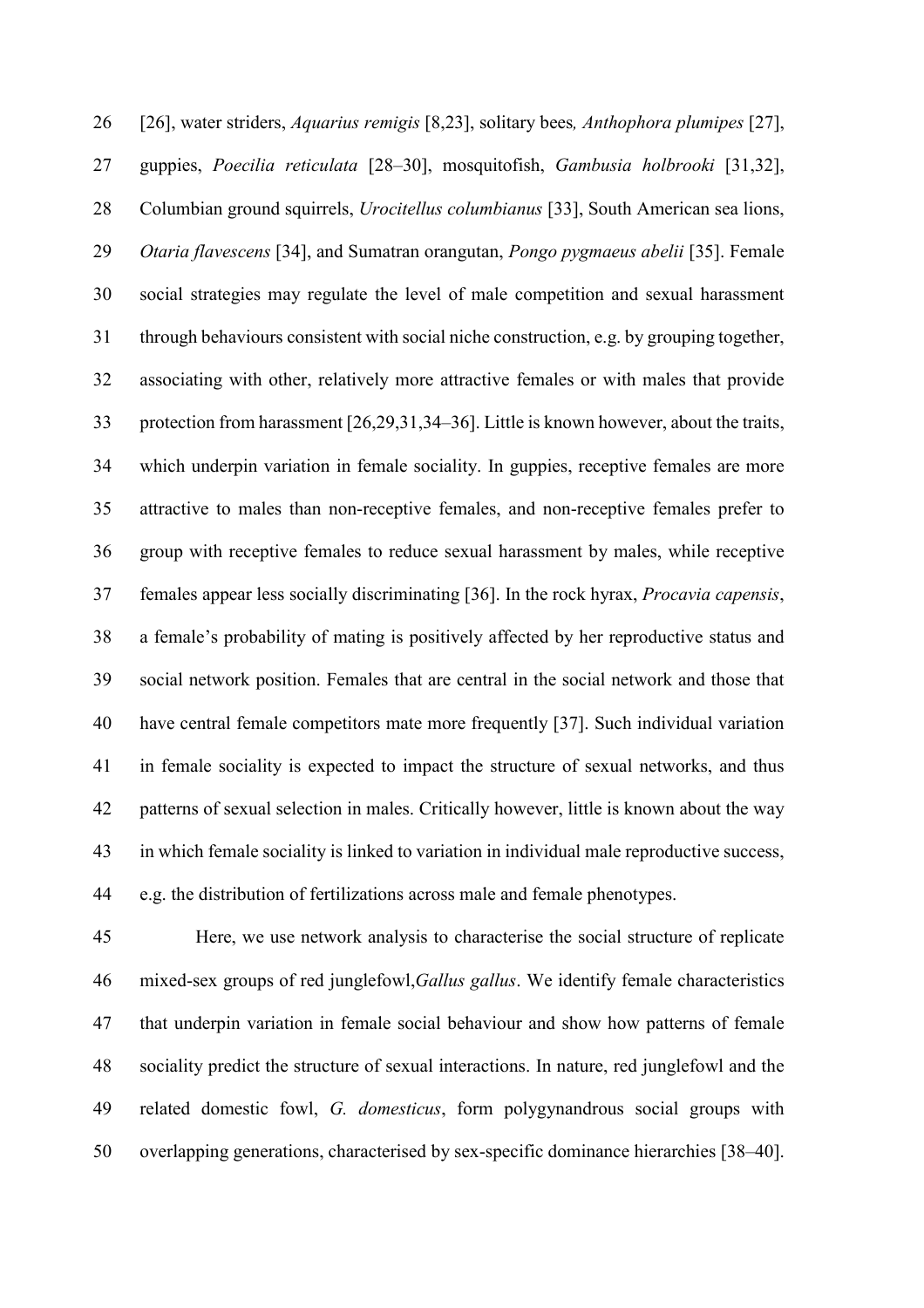Male sexual harassment of females is common and females resist the majority of male sexual advances [41,42]. This harassment may result in costs to females, including reduced feeding opportunities, and extended struggles that are energetically costly, and which may reduce female fecundity and cause physical injury [42–45]. Male sexual harassment can influence female spatial distribution [43], suggesting the potential for female spatial and social structure to emerge as a response to male behaviour. Specifically, both males and females may utilise perches to avoid social aggression [39,46,47], and females may do so to avoid sexual harassment from males.

 Female social status determines access to resources and high status is associated with greater lifetime reproductive success [48,49]. Female age may be associated with increased social and sexual experience, and is linked to changes in ornamentation and fecundity, which can in turn affect the intensity of male sexual attention [50–53]. Female age, social status and fecundity are therefore predicted to shape social and sexual interactions through their influence on both female behaviour and male mating preferences [49,53,54]. Using detailed observations of sexual interactions and social affiliation (based on proximity) we first characterise the structure of female-female and female-male social networks. Second, we determine the extent to which these social networks are related to the structure of sexual networks (i.e. networks linking individuals to their mating –rather than social- partners). We then show how individual variation in female characteristics (i.e. social status, age, fecundity) predicts female sociality and sexual behaviour. Finally, we present evidence that these female social phenotypes are associated with variation in sexual networks, with implications for patterns of male intrasexual competition, and differential intensity of male harassment of females.

2. Methods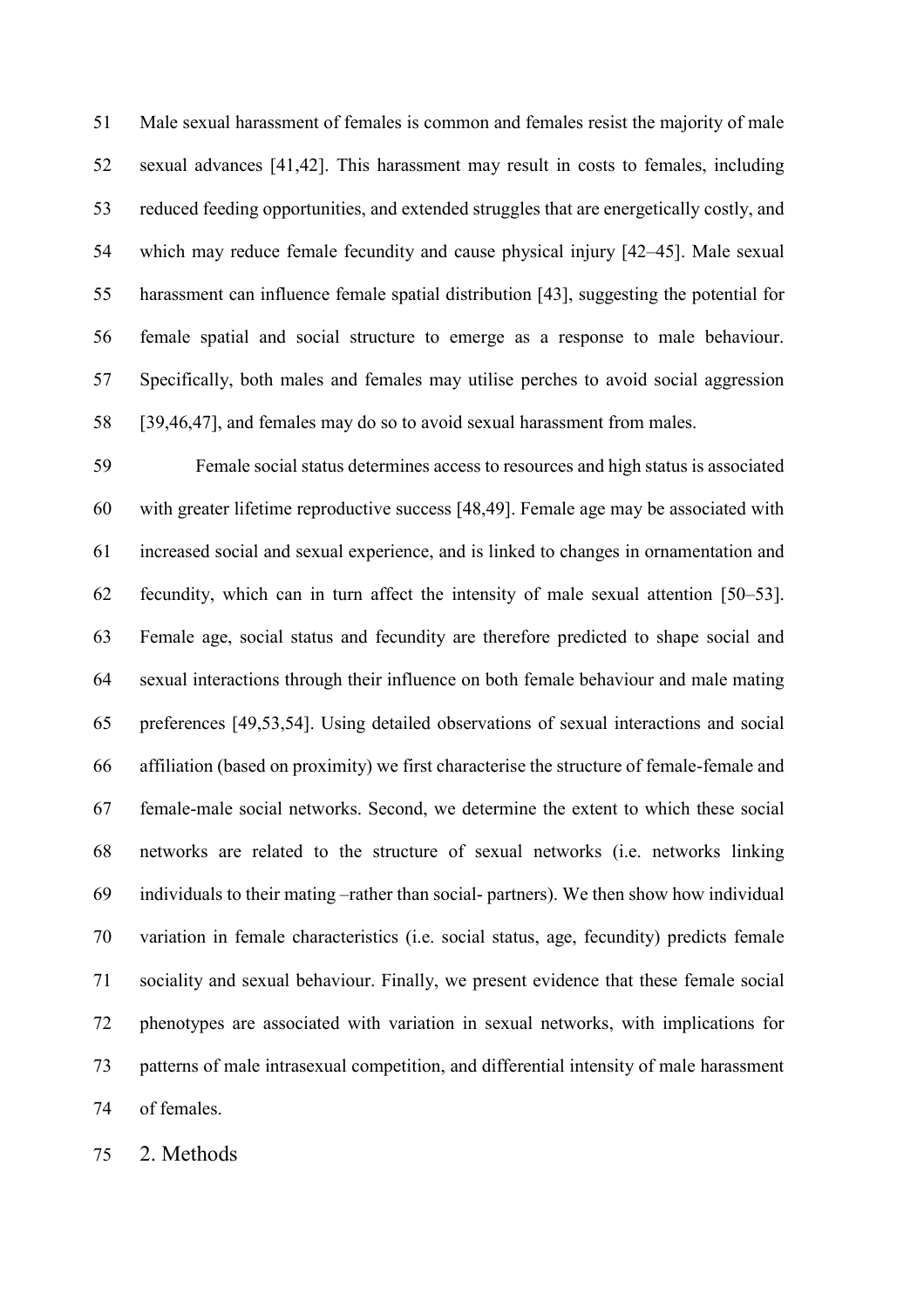We studied 18 groups of adult red junglefowl, each comprising of 10 males and 12 females, housed in outdoor pens at the University of Oxford field station in Wytham, UK (April- October, 2011-2013). The size and sex ratio of these groups fall within the range reported for social groups of red junglefowl or feral domestic fowl under natural conditions [38–40,55]. We monitored individual social and sexual behaviour and individual reproductive success throughout 13-day trials for each replicate group. The study system and methods have been described previously [55]. For a detailed description of empirical and analytical approaches adopted for this investigation see supplementary material. All analyses were conducted using 84 R stat [56]. Mixed-effects models were conducted using package "lme4" [57], randomisations of social networks used package "tnet" [58] and randomisations of sexual networks used custom scripts.

- 
- 3. Results
- *i) Social structure*

 Red junglefowl groups formed a single connected social network (figure 1A). Females 91 had more social partners than males and were more social (degree:  $\chi_1^2 = 15.705$ , p < 92 0.001, strength:  $\chi_1^2 = 150.38$ , p < 0.001; figure 1B). Given that groups were female- biased, we expect focal males to have fewer male associates than females. However, for both males and females, the proportion of associates that were males was considerably lower than expectations based on group sex ratio (figure 1B). There was a non-significant tendency for males to associate with proportionally fewer males  $(\chi_1^2 = 3.001, p = 0.083; \text{ figure 1B}).$ 

*ii) Social and sexual networks*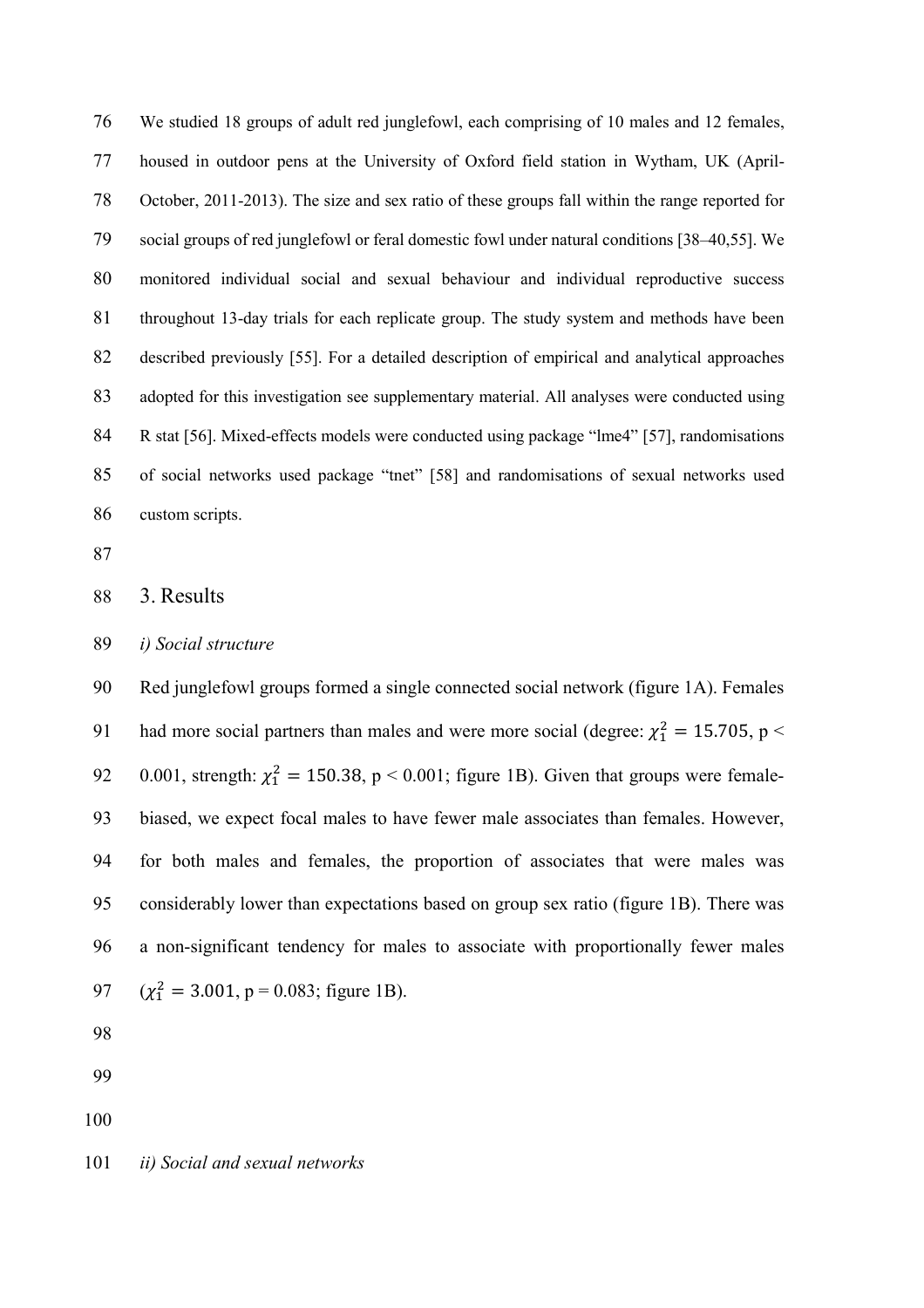The strength of the social association between a male and a female was positively correlated with the probability that they mated with each other. The magnitude of the correlation was more extreme than expected compared to null expectations generated from models using randomised versions of sexual networks (*prand* = 0.002; figures 1A, 106 1C & supplementary material figure S3). This suggests that controlling for any overall relationship between individual levels of sociality and propensity to mate, pairs that associate more strongly have a higher probability of mating with each other. The total number of copulations between pairs was also positively predicted by the strength of their social association. This relationship was again stronger than expected compared to null expectations generated from randomised sexual networks (*prand* = 0.002; figures 1A, 1C & supplementary material figure S4), as was the relationship between the strength of pairwise associations and number of copulation attempts received by females (*prand* = 0.002; figure 1C & supplementary material figure S5). Accordingly, a female's overall sociality with males, measured as either the proportion of her associates that were males, or the total strength of her association with males, positively and significantly predicted the number of her unique male partners (*M*), the number of copulations and copulation attempts that she received (Table S2).

#### *iii) Female characteristics and socio-sexual structure*

 Older females were more dominant than younger females (figure 2A, supplementary 122 material figure S6;  $\chi_1^2 = 35.971$ , p < 0.001). Controlling for social status, older 123 females had lower reproductive success (*T*) than younger females ( $\chi_1^2 = 15.293$ , p < 0.001; figure 2A). Controlling for age, more dominant females showed a non-125 significant tendency to have higher reproductive success ( $\chi_1^2 = 3.575$ , p = 0.059; figure 2A). Older females also laid lighter eggs than younger females (Table S3).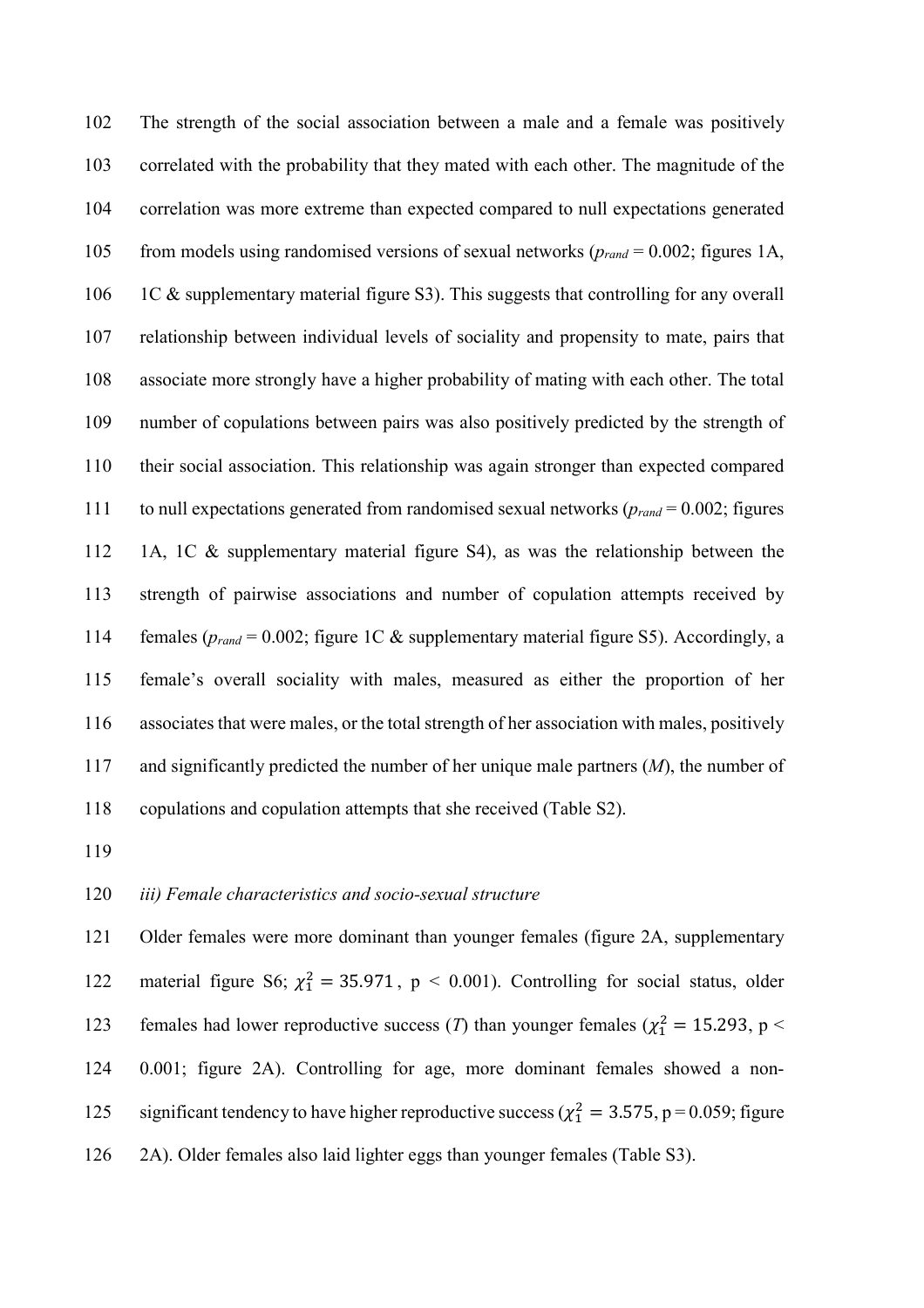Female characteristics were associated with female sociality. More dominant 128 females were more social overall when controlling for their age (status:  $\chi_1^2 = 16.062$ ,  $p < 0.001$ , age:  $\chi_1^2 = 1.315$ ,  $p = 0.251$ ; figures 1A & 2B). Older females consorted with a higher proportion of females and this relationship between female age and sex ratio bias was stronger than expected than null expectations generated from randomisations of social networks (*prand* = 0.002; figure 2C). In contrast, more dominant females consorted with a higher proportion of males (figure 2C), and this trend was marginally non-significantly stronger than null expectations based on randomisations of social networks (*prand* = 0.054).

 Female-female associations were structured by female characteristics. Older females associated with on average older and more dominant females and in both cases the strength of the relationship was stronger than expected by chance compared to null expectations based on randomised social networks (age *vs* partner status, *prand* = 0.002, age *vs* partner age: *prand* = 0.002; figures 1A & 2D). We also confirmed the reverse: the social status of a female was positively correlated with the age and social status of her social partners, and these relationships were stronger than expected by chance compared to null expectations based on randomised social networks (status *vs* partner status *prand* = 0.002, status *vs* partner age: *prand* = 0.002; figure 1A & 2D). Older females and more dominant females associated with more dominant males, however only female age was more strongly associated with the status of male social partners than expected from randomised social networks (status: *prand* = 0.262; age: *prand* = 0.002; 148 figure 1A & 2E). This suggests that the tendency of more dominant females to associate with more dominant males can be explained largely by the high overall sociality of dominant females. Older females, however, associated more with dominant males than expected based on their level of sociality alone.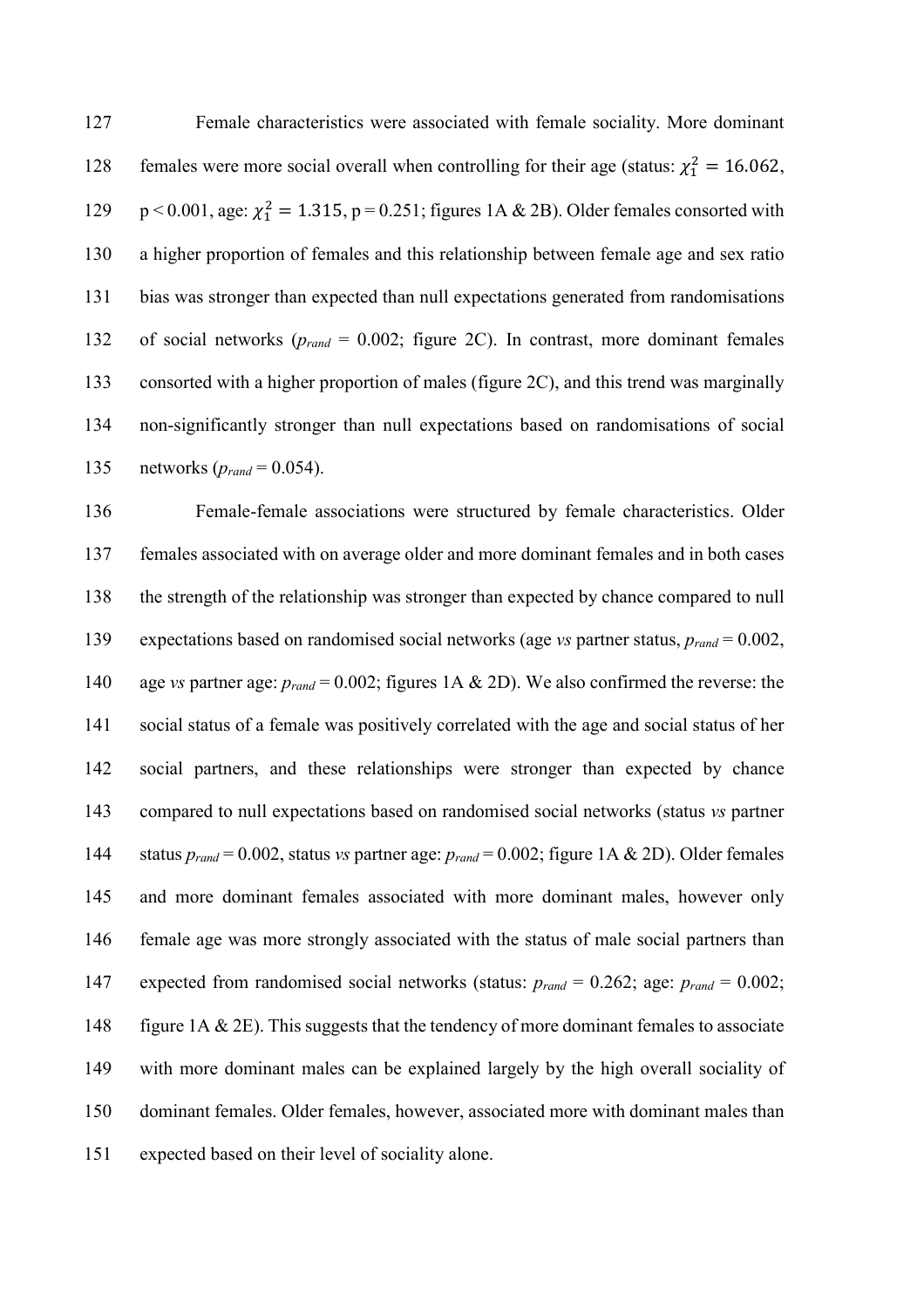Overall rates of female sexual interactions were related to female characteristics. Females with higher reproductive success (*T*) were courted more often 154 by males ( $\chi_1^2 = 6.515$ , p = 0.012; figure 3A), and males attempted to copulate with 155 them more often ( $\chi^2$  = 22.849, p < 0.001; figure 3A). These females also mated with 156 more males ( $\chi_1^2 = 18.625$ , p < 0.001), mated with those males more often ( $\chi_1^2 =$  24.764, p < 0.001; figure 3A) and were more likely to solicit copulation at least once  $(\chi_1^2 = 12.175, p < 0.001)$ . Due to the relationships of female age and status with *T*, we investigated the relationship between rates of female sexual interactions and female age and social status. Controlling for their social status, older females received significantly less courtship, fewer mating attempts and had fewer mates (*M*) (supplementary material table S4, figure S7). Controlling for female age, female social status tended to show the opposite pattern; dominant females had higher *M,* received more mating attempts and courtship, however these relationships were not significant (supplementary material table S4, figure S7).

 We assessed whether differential exposure to male sexual interest across females was associated with female perching behaviour. Females perched above the 168 ground more often than males ( $\chi_1^2 = 47.251$ , p < 0.001) and older females were 169 observed perching more often than younger females ( $\chi_1^2 = 12.902$ , p < 0.001), whereas 170 status was not associated with perching ( $\chi_1^2 = 1.588$ , p = 0.208, figure 3B).

 Finally, we tested whether female characteristics determined the phenotypes of their sexual partners and the sires of their offspring. Binary networks revealed that older females on average mate with more dominant males. This tendency was marginally non-significantly stronger compared to random expectations (*prand* = 0.088; figure 3C). This suggests that, by virtue of mating infrequently, older females were more likely to mate randomly with dominant males because these males mate more frequently than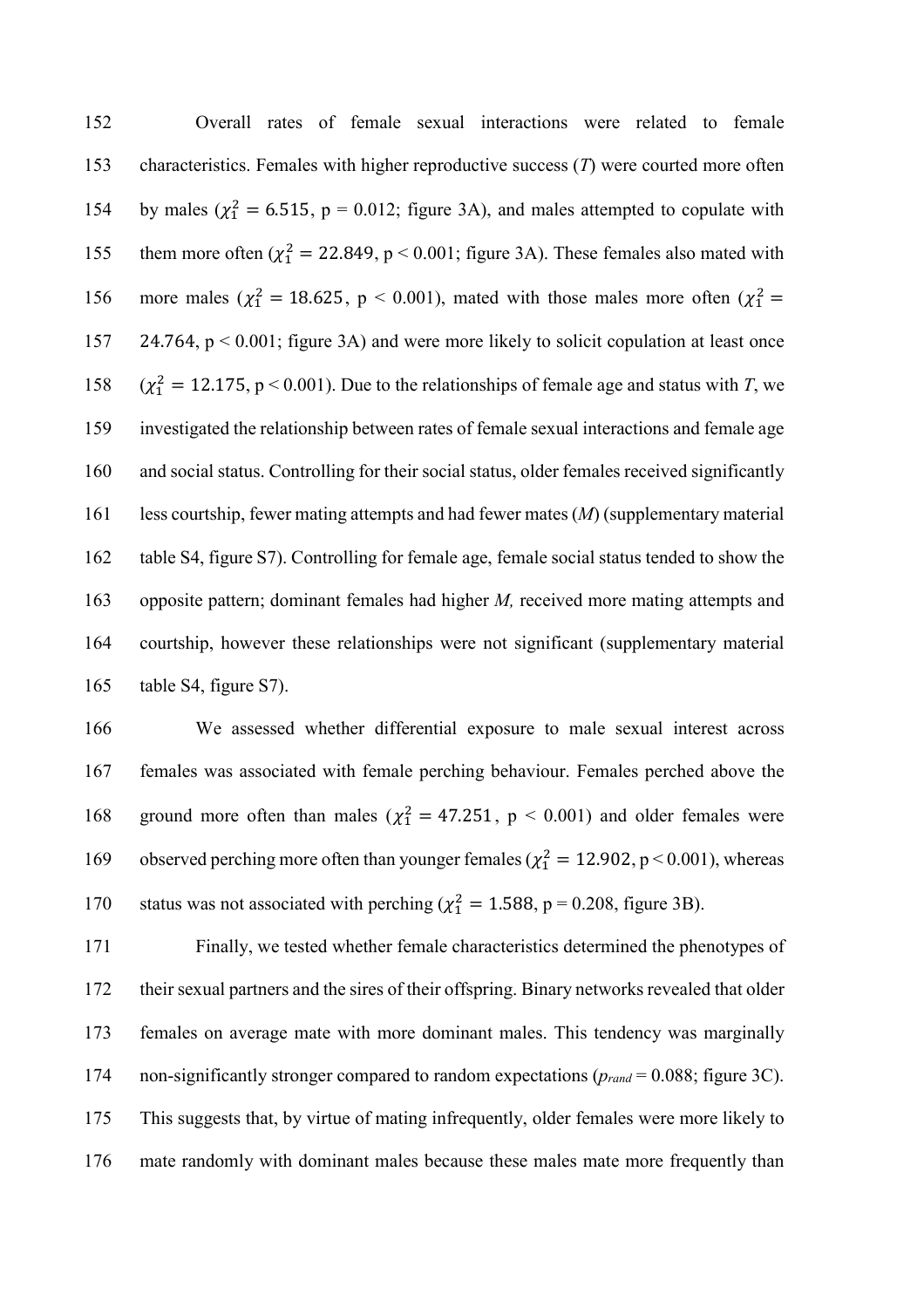subordinate males. The social status of a female was not associated with the average status of her sexual partners and this was consistent with expectations generated from randomised sexual networks (*prand* = 0.751; figure 3C). Similarly, taking into account repeated matings between male-female pairs using weighted sexual networks, revealed that female age was positively associated with the weighted social status of their sexual partners, and this relationship was not more extreme than expected from null expectations based on randomised sexual networks (*prand* = 0.685; figure 3C). Female social status was also positively associated with the weighted social status of her sexual partners, however, this relationship was stronger than null expectations based on randomised sexual networks (*prand* = 0.004; figure 3C). This suggests that more dominant females mate with more dominant males at a rate exceeding that expected based on their overall mating rate. Both older and more dominant females sired more offspring with more dominant males, however, in neither case was this relationship stronger than expected by chance assuming random paternity share across their sexual partners (status: *prand* = 0.312; age: *prand* = 0.313; figure 3C), suggesting that the higher social status of sires is largely driven by mating patterns themselves.

#### 4. Discussion

 We used detailed behavioural observations of replicate polygynandrous groups of red junglefowl to show that differential sociality across female characterisitcs is strongly associated with the fine-scale structure of sexual networks and an important factor in patterns of mating activity and sexual selection on males.

 We found a clear sex difference in sociality. Females had more associates than males, and both sexes associated more with females. This is likely driven by sex differences in social tolerance. Aggression among males is likely more intense than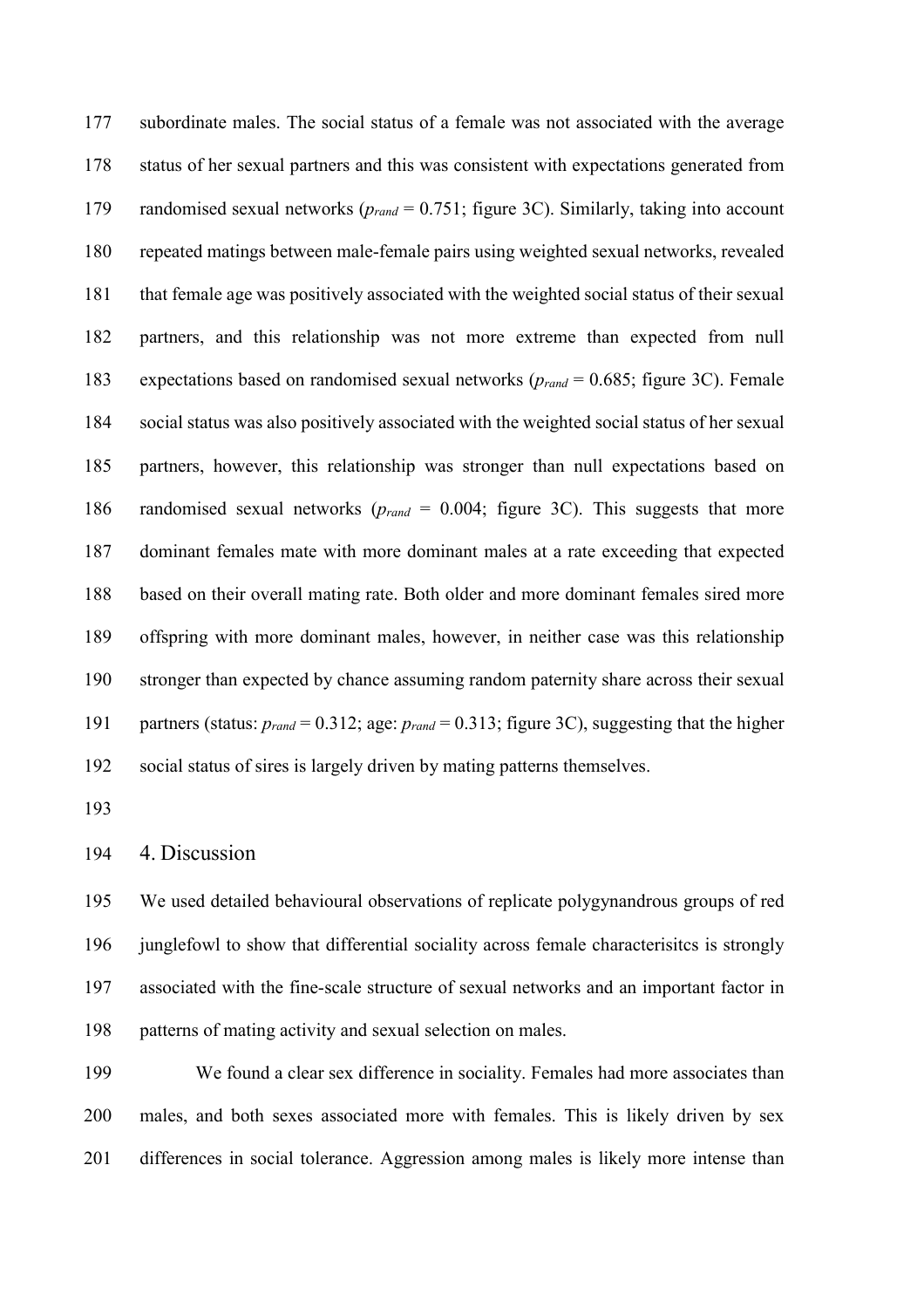among females, reducing male-male associations [39,59]. Moreover, the effect of female competition might be counteracted by the need for females to group together, e.g. to avoid male harassment [26,31,35].

 Intersexual associations were closely related to patterns of sexual behaviour. Females were more likely to copulate with close male associates and copulated with these males more often. This establishes a link between the social and the sexual network. Relational data on physical proximity may therefore reflect a latent social network predisposing dyads to a higher probability of mating. This strong correlation between sexual contact patterns and social proximity may conflate sexual and social transmission routes of pathogens, parasites and microorganisms.

 Female sociality varied across female characteristics. Females from older cohorts were more dominant than younger females, however female age and social status had contrasting relationships with sociality. More dominant females were overall more social, whereas older females associated more often with other older, more dominant females. The increased sociality of dominant females may reflect a lower tendency to avoid males, greater male sexual interest in dominant females or may emerge because dominant individuals are centrally positioned in groups [60]. The tight social clustering between older and more dominant females could mechanistically arise if females lower in the hierarchy are excluded from grouping with aggressive, dominant individuals [61]. Alternatively, this social clustering could reflect the strong propensity of older females to perch on branches away from males, thus spending more time in close proximity with each other. The overall outcome is that older females associated less often with males, proportionally more with females and received less sexual harassment. Female-female social clustering may therefore reflect an effective strategy to avoid harassment. Similar patterns in cockroaches, *D. punctata*, have led to the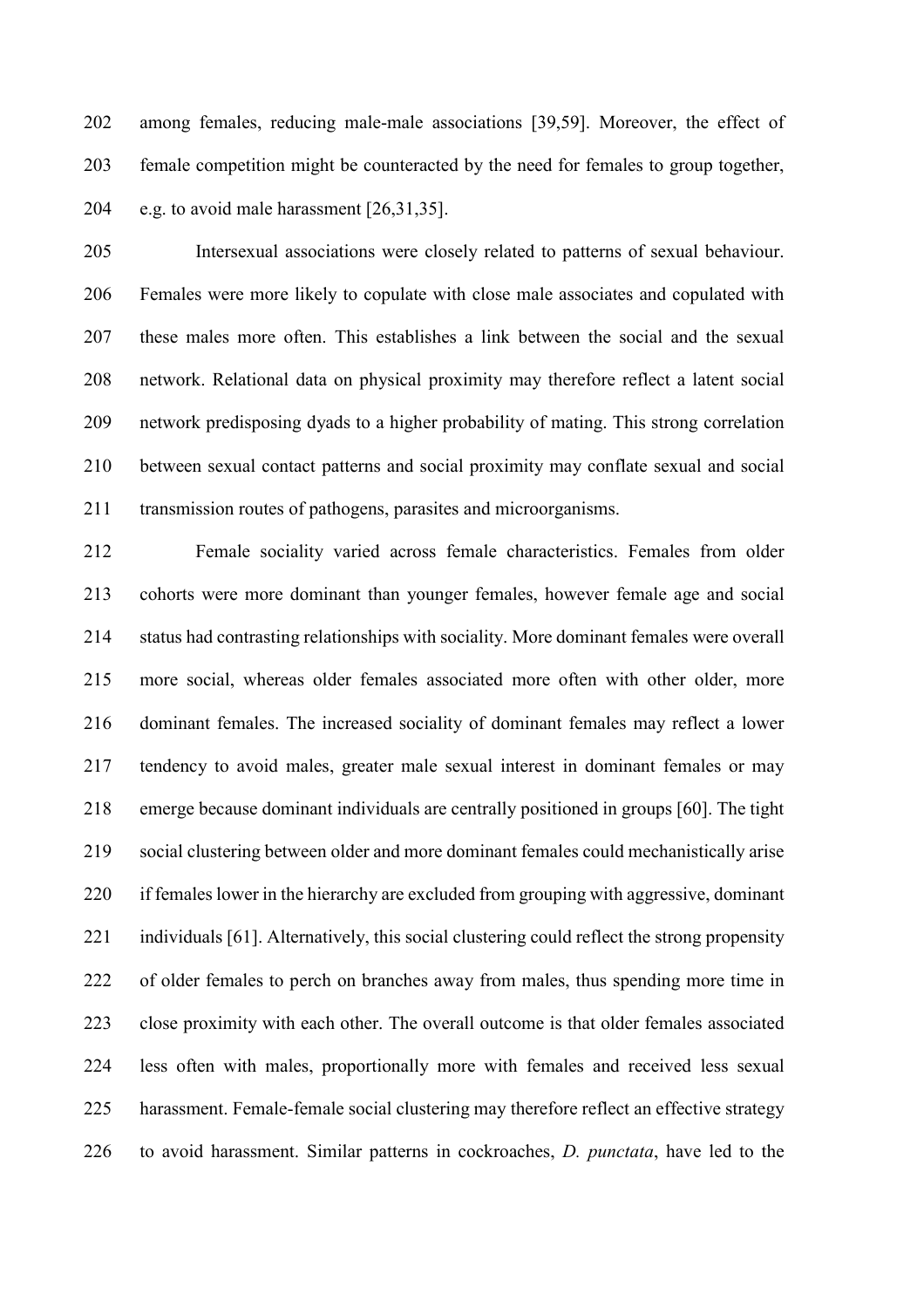suggestion that females may engineer the sex ratio of their social environment, biasing it towards females to avoid costly male harassment [26]. Similarly, female eastern mosquitofish school closer together in the presence of males, which dilutes male harassment [32,62].

 Older and more dominant females also consorted more with dominant males. This was more than expected by chance for older females. Previous work indicates that female fowl prefer to associate with dominant males, and that socially isolated females are harassed by peripheral, subordinate males [38,39,63]. Associating with dominant males may represent a strategy to attain high-quality mates and avoid harassment through protection by dominant males. In mallards, *Anas platyrhynchos*, a female's mate will aggressively interfere with copulation attempts from other males [64], while in primates females may incite mate guarding by specific males, potentially reducing harassment or the risk of infanticide [65]. Our results indicate that this potential strategy is not uniform across females but largely associated with female age.

 Despite being less fecund and attracting less male sexual attention, older females, on average, secure more socially dominant mating partners. This is likely both because these males mate more frequently [66] and due to the effective social positioning of older females, potentially as a result of greater social experience. By comparison, younger, more fecund females were less discriminant and more polyandrous, mating more frequently and with more males. Older, more socially experienced female pied flycatchers, *Ficedula hypoleuca*, may have reduced rates of extra-pair young because they are better able to secure high-quality pair mates and avoid unwanted advances from extra-pair males [67]. Together, our characterisation of male-female and female-female social structure suggests that older females might use social niche construction to avoid sexual harassment and secure high-quality mates.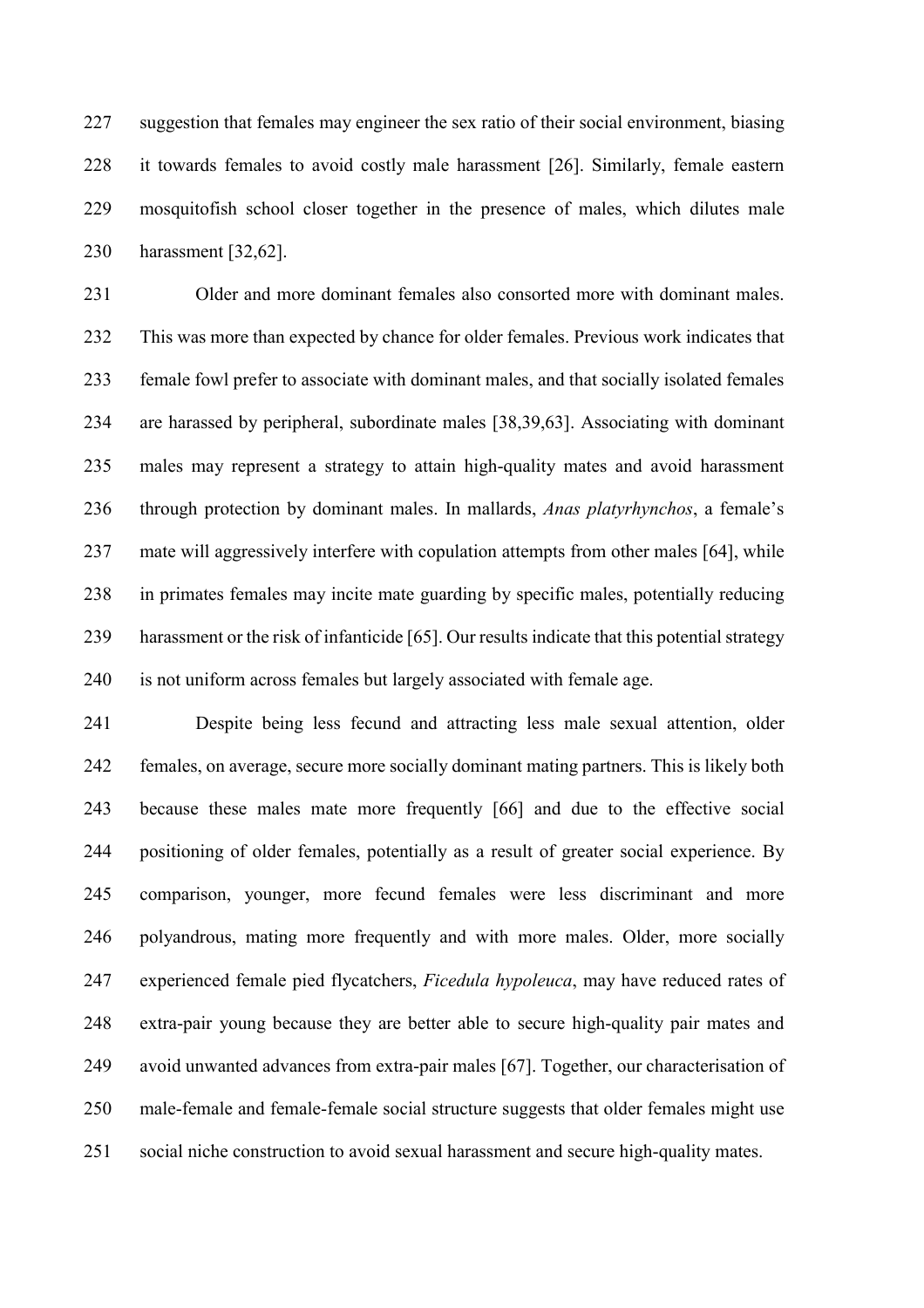Differential female mating activity likely reflects a combination of male mating preferences and the necessity of more fecund females to mate more frequently. In line with this, previous findings in this population have shown that positive female Bateman gradients reflect a male preference for fecund females, rather than any fecundity benefits of polyandry to females [53]. It is however not clear how male preference for more fecund females is maintained, given that reproductive returns are likely eroded by the increased sperm competition. One possibility is that if variation in fecundity is partly additive, males may obtain genetic benefits by preferentially reproducing with more fecund females, through the production of more fecund daughters, which would result in a higher number of grand offspring. Second, males may produce more successful offspring if the higher egg mass of more fecund females [68] translates into increased offspring survival or performance. Third, mating with more fecund females may be less costly for males because these females have a higher propensity to mate and thus will resist male advances less. Alternatively, a male preference for more fecund females may not necessarily be adaptive to males, i.e. males may simply prefer more fecund females through a predisposition for phenotypes linked to female fecundity, e.g. larger comb [68].

 Regardless of the adaptive significance of these patterns, the observed distribution of matings may favour an equilibrium state that can be likened to an ideal free distribution, in which males distribute their sexual effort across female partners proportionally to the number of eggs available for fertilisation, as has been argued for golden-orb web spider *Neuphila plumipes* [69]. Similar patterns were recently observed in *Drosophila melanogaster* where male mating effort was distributed across females proportional to their fecundity [70]. The increased sperm competition associated with more fecund females meant that males sired a similar number of offspring per mating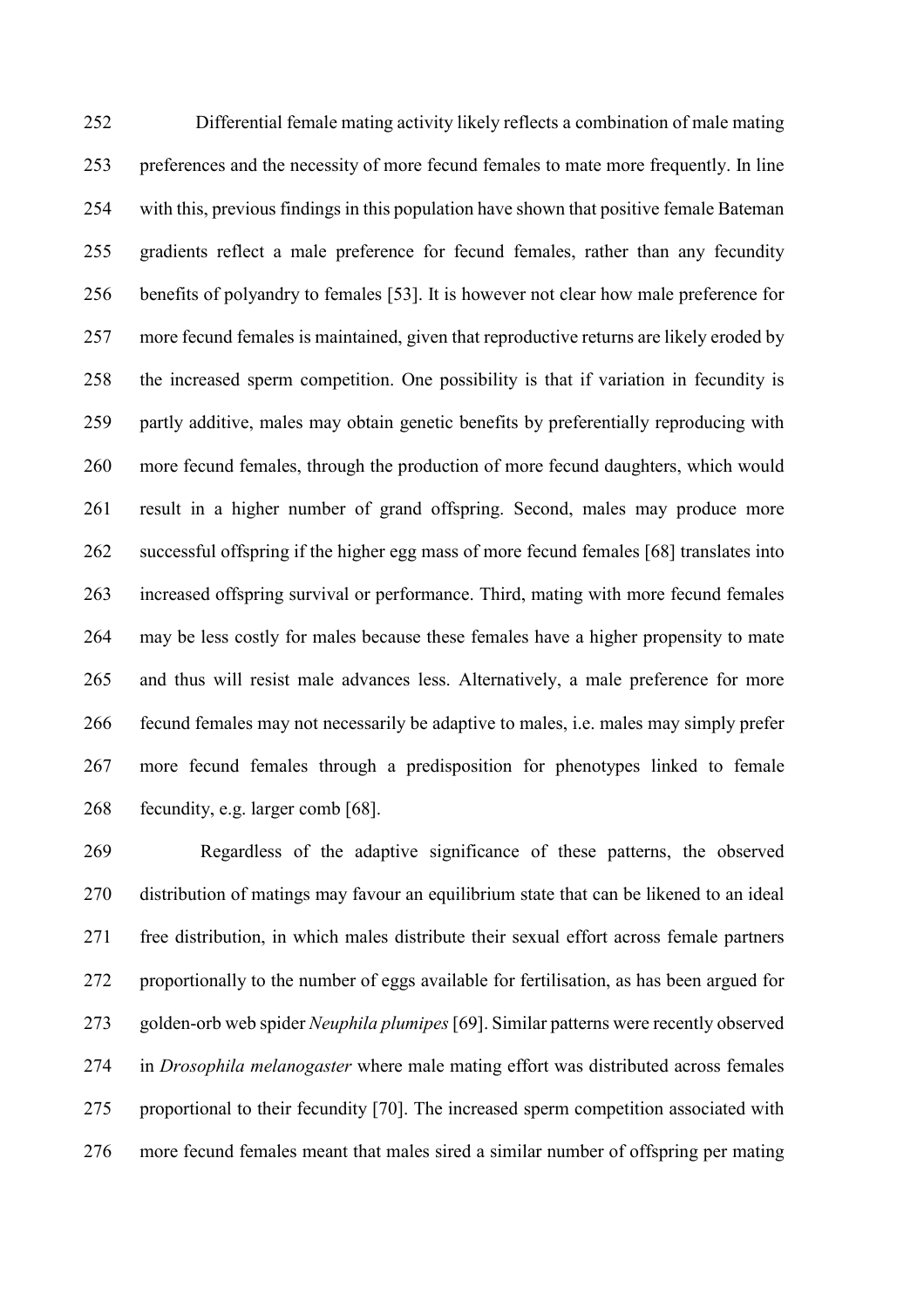with high- and low-fecundity females [70]. Thus, fecundity-dependent polyandry may erode any advantages of male preferences for more fecund females.

 The offspring produced by dominant and older females were sired by, on average, more dominant males than those produced by younger and/or subordinate females. Previous work in smaller junglefowl groups, suggests that subordinate males are more likely to copulate with subordinate females, because dominant males intensely guard dominant females [46]. In the larger and more polyandrous groups of the present study, dominant females gain a greater share of their copulations from dominant partners. This suggests that dominant males may also protect paternity with dominant females by remating with them more frequently [66]. In line with this, we have previously shown that dominant, aggressive males, mate with more females, including the least polyandrous females largely because they are able to mate at an overall higher rate [66]. Similarly, by virtue of their low mating rate, subdominant males mate with fewer and more polyandrous females [66]. The extent to which these mating patterns reflect male-male competition or female preference remains unclear. Previous work suggests that female fowl prefer socially dominant males [46,71] and manipulate male- male competition in order to favour matings by these males [42]. The results of the present study indicate that differential female sociality may be an important -but so far neglected- factor underpinning the structure of sexual networks [21].

 Our study also has important implications for male harm of females and population viability. Male intrasexual competition can harm females, often through intense sexual harassment [25]. This can severely impact the viability and growth rate of populations through a process similar to the Tragedy of the Commons [72]. In water striders females locally disperse to avoid male harassment [8,23]. The resulting patterns of female aggregation both determines sexual selection on male traits [8] and may also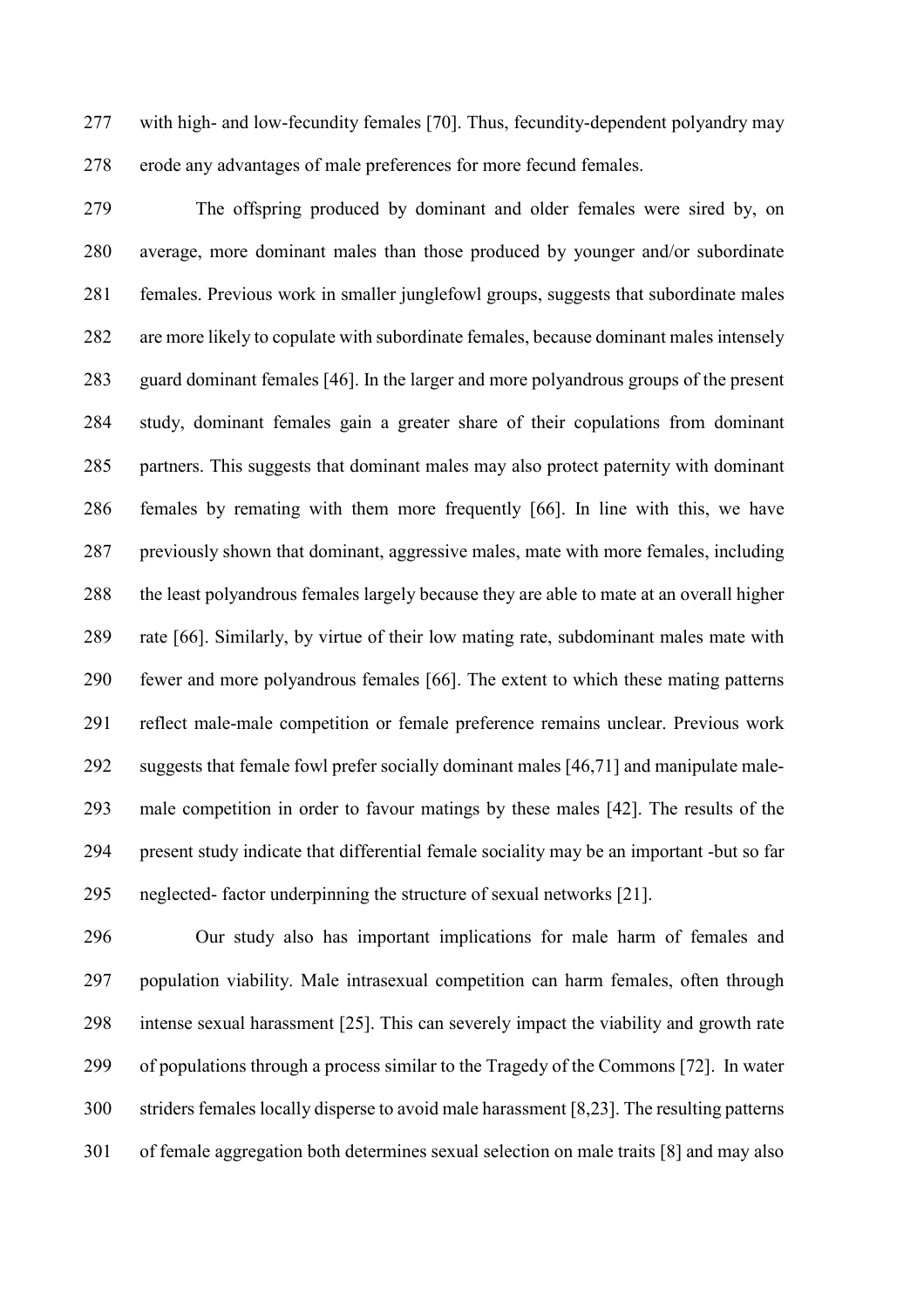mediate group productivity, by ameliorating the costs of sexual conflict to females [73]. Broadly similar patterns have been confirmed for a diverse range of species [8,23,27– 33,35,37]. Our results build on this work by showing that individual variation in female sociality and fecundity is associated with the intensity of harassment that females receive. Population growth rate will be more severely impacted when social structure exposes the most fecund subset of females to more intense harassment [74,75]. The negative impact of male harm on group productivity will instead be buffered when the most productive females are sheltered from harm. Our results indicate that red junglefowl groups fall in the former scenario because younger, more fecund females attract more sexual attention than older, less fecund females. Previous work in similar groups of fowl demonstrates that females resist the majority of male copulation attempts [41,42]. Resistance can be energetically costly [25] and, in fowl, associated with the risk of injuries (e.g. rupture of hard-shelled egg within the female oviduct [42]). In other species, the avoidance of male harassment has also been shown to drive females to forage suboptimally [27]. In our study population, females exposed to higher rates of coerced mating attempts tend to lose more body mass over time [45]. In the present study, we observed that older females have lower fecundity and avoid males by spending more time perching. It is possible that longer perching times may limit feeding by older females. While it is likely that older females feed less because reduced fecundity exacts lower nutritional demands, it is also possible that, in the absence of male harassment, older females might feed more or more optimally, which might marginally improve their fecundity. Conversely, the higher fecundity of younger females, will exact greater energetic demands and will require more continuous access to food [33]. Such demands may place limits on the ability of younger fecund females to avoid male harassment by perching when compared to less fecund older females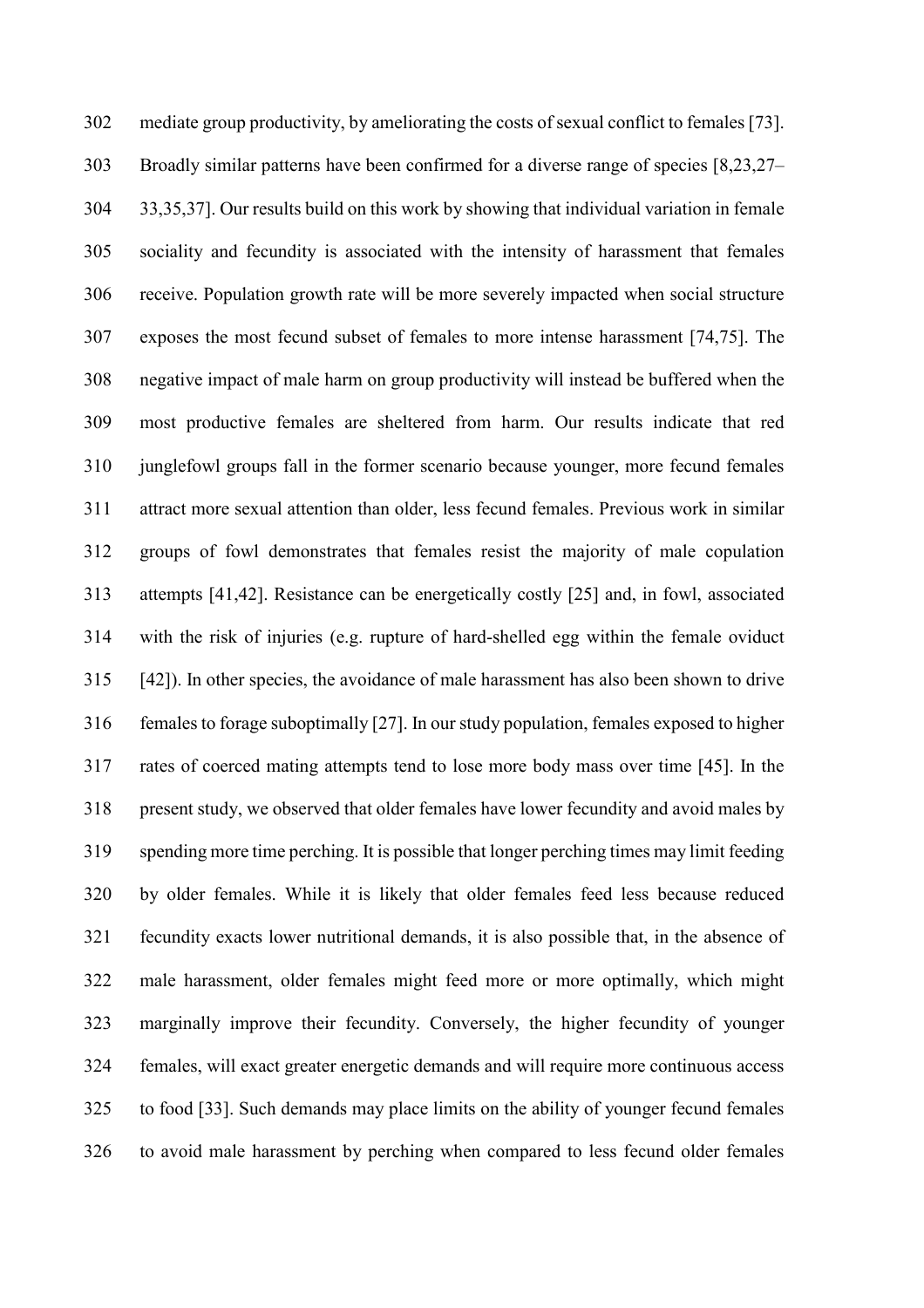[27]. In commercial flocks of fowl, male sexual harassment impacts female foraging behaviour and space use, resulting in a reduction of female fecundity and flock productivity, and changes in sexual behaviour can reduce female stress and increase reproductive performance [43]. Thus, in applied settings, management of flock social structure may be utilised to simultaneously influence sexual behaviour to increase fertility, productivity and welfare.

 An important caveat of our study is that our data are largely cross-sectional rather than longitudinal. Thus, we cannot completely disentangle the effect of female age from other cohort effects. While females mix freely in the general population between breeding seasons, females from the same cohort will likely have had more interactions with each other. Moreover, early development in our population is spent in close association largely within a single cohort. However, such potential effects are biologically relevant, particularly in philopatric groups where older females are likely be more familiar with each other, more socially experienced and potentially more socially dominant than other younger birds [61]. Another important consideration concerns the ecological relevance of our study. While the group size and sex ratio used here are within the range found in populations under natural conditions [38], it is likely that captivity may influence the patterns described. First, relatively high population density may increase the rate of social and sexual interactions. Second, life expectancy can be considerably higher in captive versus natural populations [76] and may accentuate age-dependent patterns. Therefore, while the results of our study present a proof-of-concept demonstration of the importance of female sociality in modulating the structure of sexual networks, future studiesshould seek to determine the extent to which the patterns observed here apply to natural populations of red junglefowl.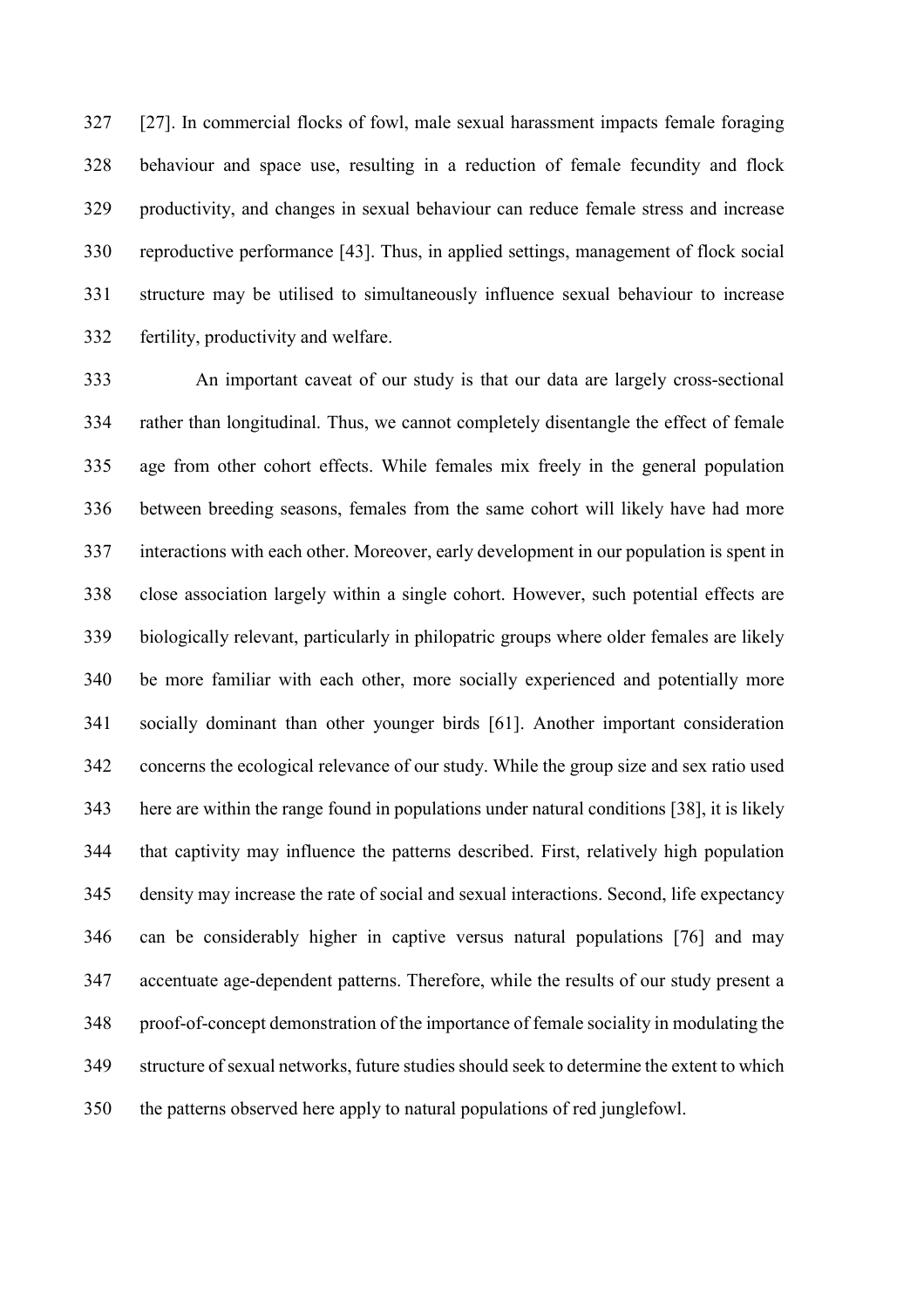In conclusion, we use a replicated set up to confirm previous findings that female sociality is strongly linked with patterns of inter-sexual dynamics, with more fecund females attracting more sexual attention. We further show that female sociality differs with female characteristics and that such differential sociality has important repercussions for the intensity of sexual harassment suffered by females, the intensity of intrasexual competition faced by males and the phenotype of the males reproducing with females occupying different socio-sexual niches. Future studies should unravel the feedback between these processes. In this context, manipulations of the relationships between female age, status, social experience and sexual attractiveness will provide a key tool in dissecting the complex mechanisms through which social, sexual and phenotypic structures interrelate within animal groups.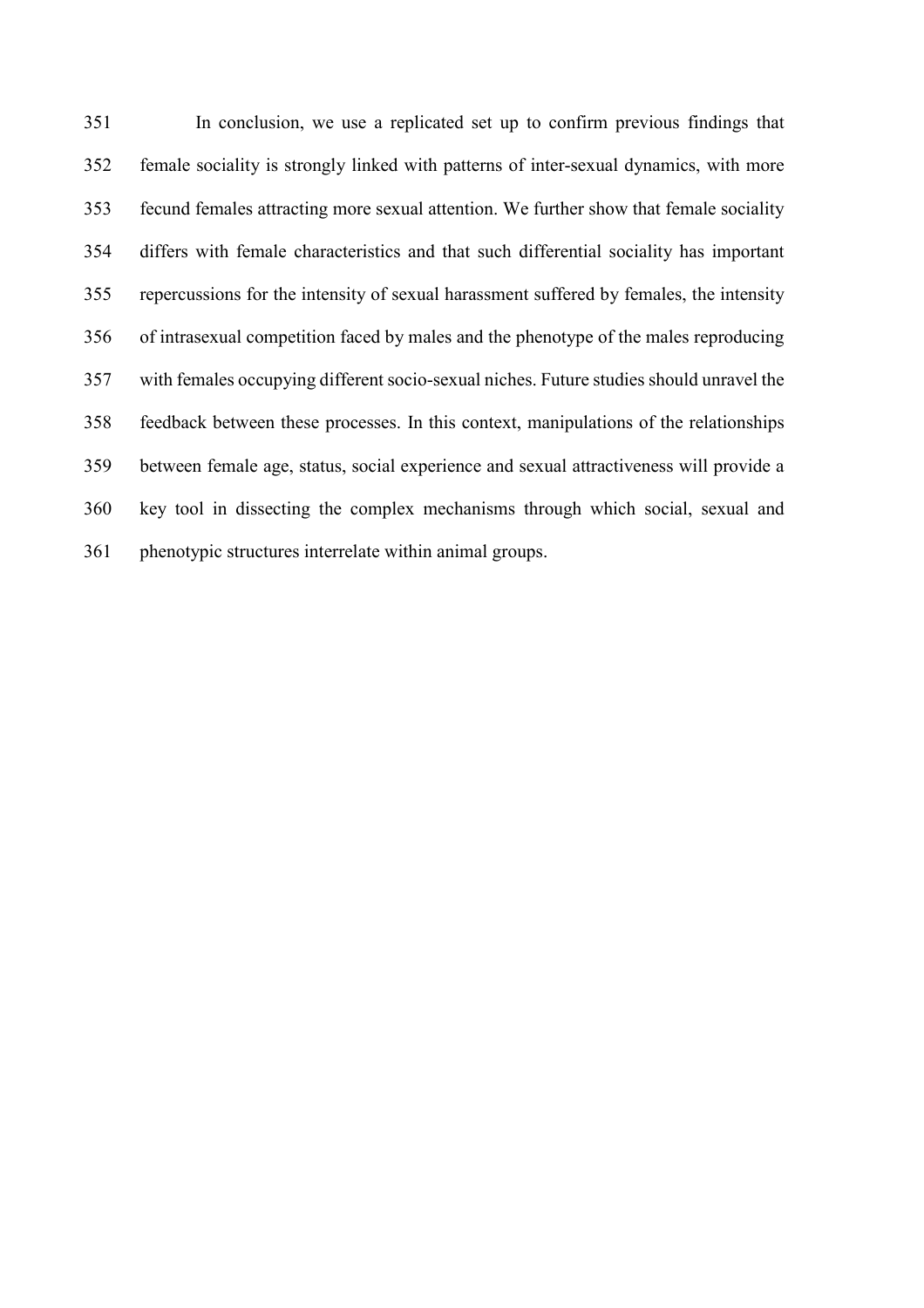**Ethics.** Research was conducted according to United Kingdom home office legislation (Home office licenses 30/2418 and 30/2931) following approval by the Departmental Animal Welfare Ethical Review Body (AWERB).

**Data accessibility**. We will deposit supporting data in Dryad Digital Repository on acceptance.

**Competing interests**. We have no competing interests.

**Author contributions**. G.C.M. and T.P. conceived the study. G.C.M. conducted the field work and analysed the data. L.G. S., E.A.F., D.S.R. performed molecular analyses for parentage assignment. G.C.M. and T.P. wrote the manuscript.

Funding. GCM was supported by a PhD CASE scholarship from the Biotechnology  $\&$ Biological Sciences Research Council and Aviagen Ltd and an industrial LINK award from the Biotechnology & Biological Sciences Research Council and Aviagen Ltd (BB/L009587/1) to TP and by the National Research, Development and Innovation Office, Hungary (NN 125642) during write-up. DSR was supported by a research grant from the Natural Environment Research Council (NE/H006818/1). TP was supported by a research grant from the Natural Environment Research Council (NE/H008047/1) and an industrial LINK award from the Biotechnology & Biological Sciences Research Council and Aviagen Ltd (BB/L009587/1). LGS is supported by a BBSRC fellowship (BB/N011759/1).

## **References**

- 1. Krause J, James R, Franks D, Croft D, editors. 2014 *Animal Social Networks*. Oxford, UK: Oxford University Press.
- 2. Aplin LM, Farine DR, Morand-Ferron J, Sheldon BC. 2012 Social networks predict patch discovery in a wild population of songbirds. *Proc. R. Soc. B Biol. Sci.* **279**, 4199–4205. (doi:10.1098/rspb.2012.1591)
- 3. Kurvers RHJM, Krause J, Croft DP, Wilson ADM, Wolf M. 2014 The evolutionary and ecological consequences of animal social networks: emerging issues. *Trends Ecol. Evol.* **29**, 326–335. (doi:10.1016/j.tree.2014.04.002)
- 4. Fisher DN, McAdam AG. 2017 Social traits, social networks and evolutionary biology. *J. Evol. Biol.* **30**, 2088–2103. (doi:10.1111/jeb.13195)
- 5. McDonald GC, Farine DR, Foster KR, Biernaskie JM. 2017 Assortment and the analysis of natural selection on social traits. *Evolution* **71**, 2693–2702. (doi:10.1111/evo.13365)
- 6. Sah P, Mann J, Bansal S. 2018 Disease implications of animal social network structure: A synthesis across social systems. *J. Anim. Ecol.* **87**, 546–558. (doi:10.1111/1365-2656.12786)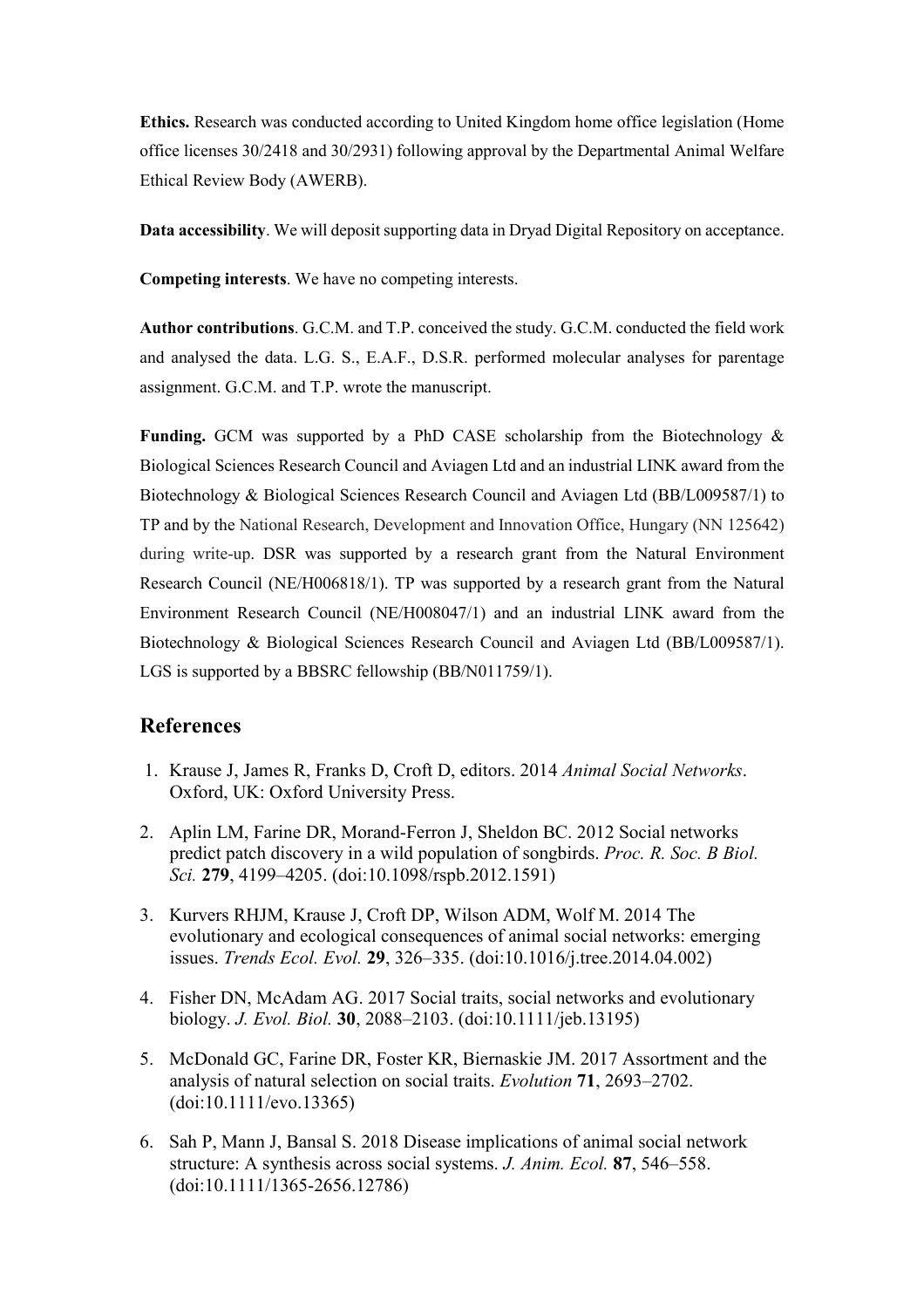- 7. Le Galliard J-F, Fitze PS, Ferrière R, Clobert J. 2005 Sex ratio bias, male aggression, and population collapse in lizards. *Proc. Natl. Acad. Sci. U. S. A.* **102**, 18231–18236. (doi:10.1073/pnas.0505172102)
- 8. Eldakar OT, Wilson DS, Dlugos MJ, Pepper JW. 2010 The role of multilevel selection in the evolution of sexual conflict in the water strider *Aquarius remigis*. *Evolution* **64**, 3183–3189. (doi:10.1111/j.1558-5646.2010.01087.x)
- 9. Oh KP, Badyaev AV. 2010 Structure of social networks in a passerine bird: consequences for sexual selection and the evolution of mating strategies. *Am. Nat.* **176**, E80–9. (doi:10.1086/655216)
- 10. McDonald GC, James R, Krause J, Pizzari T. 2013 Sexual networks: measuring sexual selection in structured, polyandrous populations. *Philos. Trans. R. Soc. B Biol. Sci.* **368**, 1–10.
- 11. Cardoso SD, Faustino AI, Costa SS, Valério F, Gonçalves D, Oliveira RF. 2017 Social network predicts loss of fertilizations in nesting males of a fish with alternative reproductive tactics. *Acta Ethologica* **20**, 59–68. (doi:10.1007/s10211- 016-0249-9)
- 12. Wacker S, Ness MH, Östlund-Nilsson S, Amundsen T. 2017 Social structure affects mating competition in a damselfish. *Coral Reefs* **36**, 1279–1289. (doi:10.1007/s00338-017-1623-4)
- 13. Bebbington K, Kingma SA, Fairfield EA, Dugdale HL, Komdeur J, Spurgin LG, Richardson DS. 2017 Kinship and familiarity mitigate costs of social conflict between Seychelles warbler neighbors. *Proc. Natl. Acad. Sci.* **114**, E9036–E9045. (doi:10.1073/pnas.1704350114)
- 14. Cohas A, Allainé D. 2009 Social structure influences extra-pair paternity in socially monogamous mammals. *Biol. Lett.* , rsbl.2008.0760. (doi:10.1098/rsbl.2008.0760)
- 15. Schlicht L, Valcu M, Kempenaers B. 2014 Spatial patterns of extra-pair paternity: beyond paternity gains and losses. *J. Anim. Ecol.* (doi:10.1111/1365-2656.12293)
- 16. Maldonado‐Chaparro AA, Montiglio P-O, Forstmeier W, Kempenaers B, Farine DR. 2018 Linking the fine-scale social environment to mating decisions: a future direction for the study of extra-pair paternity. *Biol. Rev.* **93**, 1558–1577. (doi:10.1111/brv.12408)
- 17. Ridley MW, Hill DA. 1987 Social organization in the pheasant (*Phasianus colchicus*): harem formation, mate selection and the role of mate guarding. *J. Zool.* **211**, 619–630. (doi:10.1111/j.1469-7998.1987.tb04475.x)
- 18. Ryder TB, McDonald DB, Blake JG, Parker PG, Loiselle BA. 2008 Social networks in the lek-mating wire-tailed manakin (*Pipra filicauda*). *Proc. R. Soc. B Biol. Sci.* **275**, 1367–1374. (doi:10.1098/rspb.2008.0205)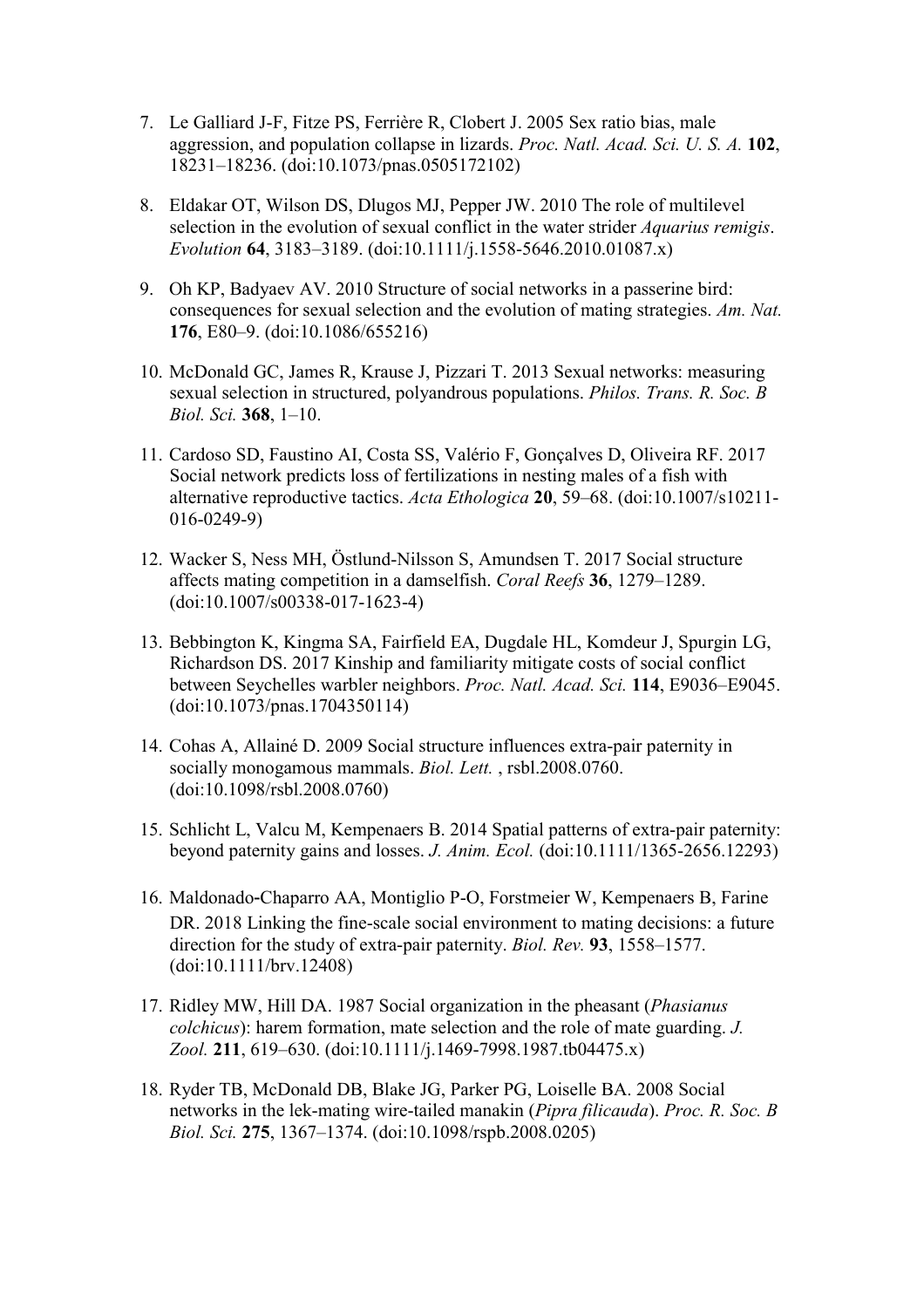- 19. Pizzari T, Biernaskie JM, Carazo P. 2015 Inclusive fitness and sexual conflict: how population structure can modulate the battle of the sexes. *BioEssays* **37**, 155– 166. (doi:10.1002/bies.201400130)
- 20. Qi X-G *et al.* 2017 Male cooperation for breeding opportunities contributes to the evolution of multilevel societies. *Proc. R. Soc. B Biol. Sci.* **284**. (doi:10.1098/rspb.2017.1480)
- 21. McDonald GC, Pizzari T. 2018 Structure of sexual networks determines the operation of sexual selection. *Proc. Natl. Acad. Sci. U. S. A.* **115**, E53–E61. (doi:10.1073/pnas.1710450115)
- 22. Muniz DG, Guimarães PR, Buzatto BA, Machado G. 2015 A sexual network approach to sperm competition in a species with alternative mating tactics. *Behav. Ecol.* **26**, 121–129. (doi:10.1093/beheco/aru166)
- 23. Eldakar OT, Dlugos MJ, Wilcox RS, Wilson DS. 2009 Aggressive mating as a tragedy of the commons in the water strider *Aquarius remigis*. *Behav. Ecol. Sociobiol.* **64**, 25–33. (doi:10.1007/s00265-009-0814-6)
- 24. Parker GA. 2006 Sexual conflict over mating and fertilization: an overview. *Philos. Trans. R. Soc. B Biol. Sci.* **361**, 235–259. (doi:10.1098/rstb.2005.1785)
- 25. Arnqvist G, Rowe L. 2005 *Sexual Conflict*. Princeton, NJ: Princeton University Press.
- 26. Stanley CR, Williams HL, Preziosi RF. 2018 Female clustering in cockroach aggregations—A case of social niche construction? *Ethology* **0**. (doi:10.1111/eth.12799)
- 27. Stone GN. 1995 Female foraging responses to sexual harassment in the solitary bee *Anthophora plumipes*. *Anim. Behav.* **50**, 405–412.
- 28. Darden SK, James R, Ramnarine IW, Croft DP. 2009 Social implications of the battle of the sexes: sexual harassment disrupts female sociality and social recognition. *Proc. R. Soc. B Biol. Sci.* **276**, 2651–2656. (doi:10.1098/rspb.2009.0087)
- 29. Darden SK, Watts L. 2012 Male sexual harassment alters female social behaviour towards other females. *Biol. Lett.* **8**, 186–188. (doi:10.1098/rsbl.2011.0807)
- 30. Darden SK, Croft DP. 2008 Male harassment drives females to alter habitat use and leads to segregation of the sexes. *Biol. Lett.* **4**, 449–451. (doi:10.1098/rsbl.2008.0308)
- 31. Pilastro A, Benetton S, Bisazza A. 2003 Female aggregation and male competition reduce costs of sexual harassment in the mosquitofish *Gambusia holbrooki*. *Anim. Behav.* **65**, 1161–1167. (doi:10.1006/anbe.2003.2118)
- 32. Dadda M, Pilastro A, Bisazza A. 2005 Male sexual harassment and female schooling behaviour in the eastern mosquitofish. *Anim. Behav.* **70**, 463–471.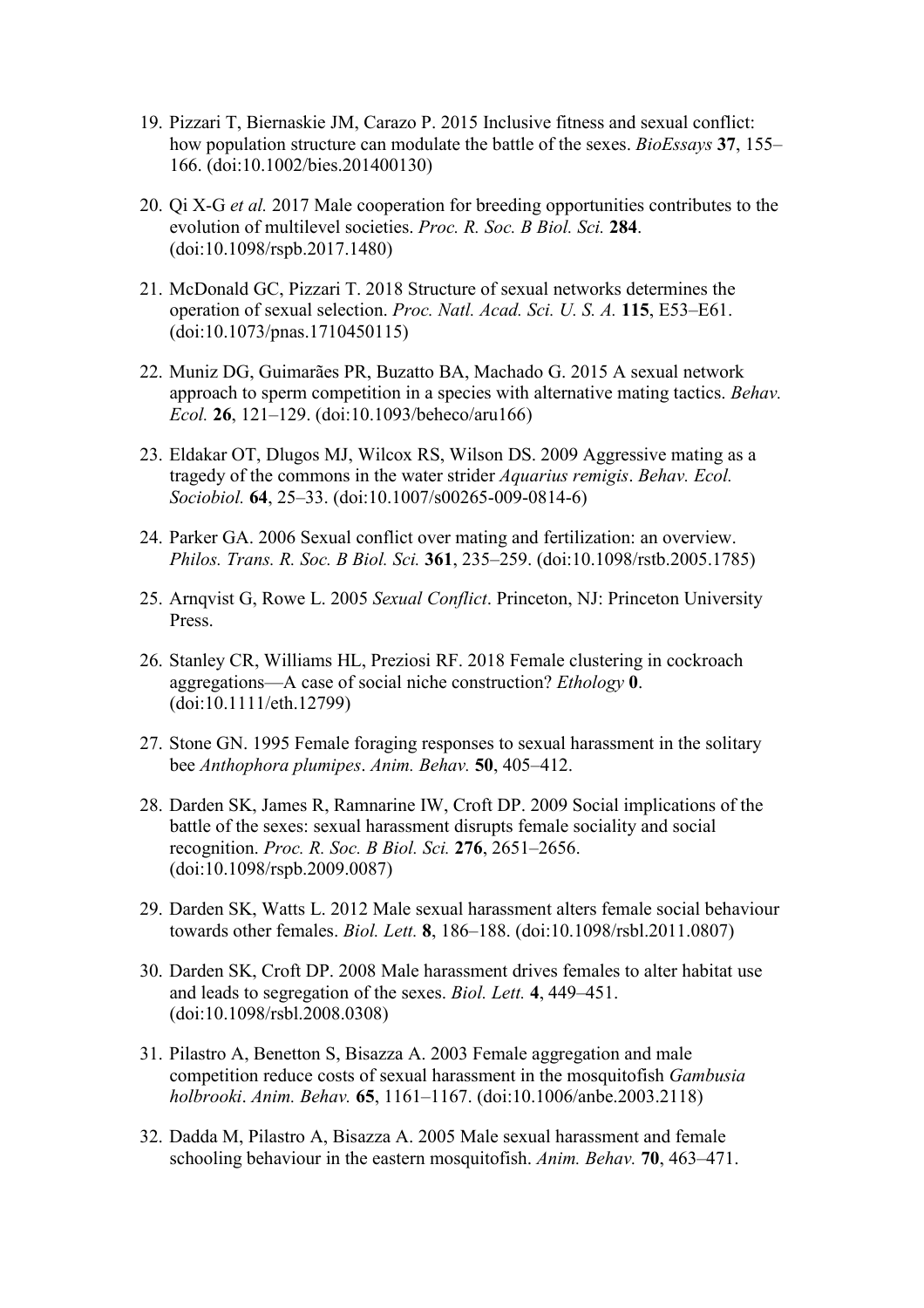- 33. MacWhirter RB. 1991 Effects of reproduction on activity and foraging behaviour of adult female Columbian ground squirrels. *Can. J. Zool.* **69**, 2209–2216.
- 34. Cappozzo HL, Túnez JI, Cassini MH. 2008 Sexual harassment and female gregariousness in the South American sea lion, *Otaria flavescens*. *Naturwissenschaften* **95**, 625–630. (doi:10.1007/s00114-008-0363-2)
- 35. Fox EA. 2002 Female tactics to reduce sexual harassment in the Sumatran orangutan (*Pongo pygmaeus abelii*). *Behav. Ecol. Sociobiol.* **52**, 93–101. (doi:10.1007/s00265-002-0495-x)
- 36. Brask JB, Croft DP, Thompson K, Dabelsteen T, Darden SK. 2012 Social preferences based on sexual attractiveness: a female strategy to reduce male sexual attention. *Proc. Biol. Sci.* **279**, 1748–1753. (doi:10.1098/rspb.2011.2212)
- 37. Ziv EB, Ilany A, Demartsev V, Barocas A, Geffen E, Koren L. 2016 Individual, social, and sexual niche traits affect copulation success in a polygynandrous mating system. *Behav. Ecol. Sociobiol.* **70**, 901–912. (doi:10.1007/s00265-016- 2112-4)
- 38. Collias NE, Collias EC, Hunsaker D, Minning L. 1966 Locality fixation, mobility and social organization within an unconfined population of red jungle fowl. *Anim. Behav.* **14**, 550–9. (doi:10.1016/S0003-3472(66)80059-3)
- 39. McBride G, Parer IP, Foenander F. 1969 The social organization and behaviour of the feral domestic fowl. *Anim. Behav. Monogr.* **1**, 125–181.
- 40. Collias NE, Collias EC. 1996 Social organization of a red junglefowl, *Gallus gallus*, population related to evolution theory. *Anim. Behav.* **51**, 1337–1354. (doi:10.1006/anbe.1996.0137)
- 41. Løvlie H, Cornwallis CK, Pizzari T. 2005 Male mounting alone reduces female promiscuity in the fowl. *Curr. Biol.* **15**, 1222–1227. (doi:10.1016/j.cub.2005.05.060)
- 42. Pizzari T. 2001 Indirect partner choice through manipulation of male behaviour by female fowl, *Gallus gallus domesticus*. *Proc. R. Soc. B Biol. Sci.* **268**, 181– 186. (doi:10.1098/rspb.2000.1348)
- 43. Leone EH, Estévez I. 2008 Economic and welfare benefits of environmental enrichment for broiler breeders. *Poult. Sci.* **87**, 14–21. (doi:10.3382/ps.2007- 00154)
- 44. Løvlie H, Pizzari T. 2007 Sex in the morning or in the evening? Females adjust daily mating patterns to the intensity of sexual harassment. *Am. Nat.* **170**, E1– E13. (doi:10.1086/518201)
- 45. Carleial R, McDonald GC, Pizzari T. In press Dynamic phenotypic correlates of social status and mating effort in male and female red junglefowl, *Gallus gallus*. *J. Evol. Biol*. (doi:10.1111/jeb.13541)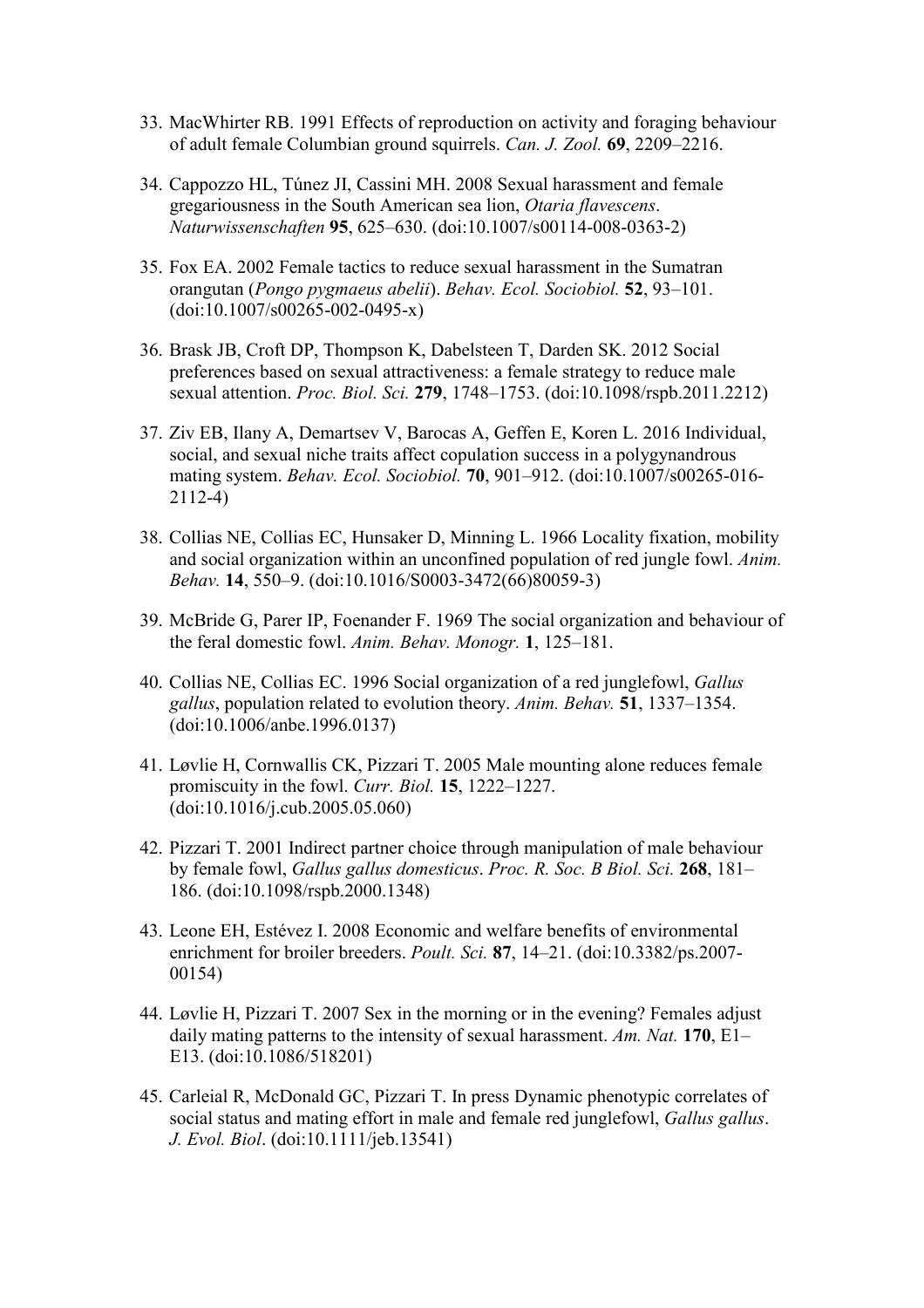- 46. Johnsen TS, Zuk M, Fessler EA. 2001 Social dominance, male behaviour and mating in mixed-sex flocks of red Junglefowl. *Behaviour* **138**, 1–18.
- 47. Morejohn GV. 1968 Breakdown of isolation mechanisms in mwo species of captive junglefowl (*Gallus gallus* and *Gallus sonneratii*). *Evolution* **22**, 576–582. (doi:10.2307/2406881)
- 48. Banks EM. 1956 Social Organization in Red Jungle Fowl Hens (*Gallus Gallus* Subsp.). *Ecology* **37**, 239–248. (doi:10.2307/1933136)
- 49. Collias N, Collias E, Jennrich RI. 1994 Dominant red junglefowl (*Gallus Gallus*) hens in an unconfined flock rear the most young over their lifetime. *The Auk* **111**, 863–872. (doi:10.2307/4088818)
- 50. Hutt FB. 1949 *Genetics of the fowl*. New York, NY: McGraw-Hill.
- 51. Holmes DJ, Thomson SL, Wu J, Ottinger MA. 2003 Reproductive aging in female birds. *Exp. Gerontol.* **38**, 751–756.
- 52. Cornwallis CK, Dean Rebecca, Pizzari T. 2014 Sex-specific patterns of aging in sexual ornaments and gametes. *Am. Nat.* **184**, E66–E78. (doi:10.1086/677385)
- 53. Collet JM, Dean RF, Worley K, Richardson DS, Pizzari T. 2014 The measure and significance of Bateman's principles. *Proc. R. Soc. B Biol. Sci.* **281**, 20132973. (doi:10.1098/rspb.2013.2973)
- 54. Cornwallis CK, Birkhead TR, Blows AEMW, Geber EMA. 2007 Changes in sperm quality and numbers in response to experimental manipulation of male social Status and female attractiveness. *Am. Nat.* **170**, 758–770. (doi:10.1086/521955)
- 55. Sullivan MS. 1991 Flock structure in red junglefowl. *Appl. Anim. Behav. Sci.* **30**, 381–386. (doi:10.1016/0168-1591(91)90143-L)
- 56. R Core Team. 2014 *R: A language and environment for statistical computing*. Vienna, Austria: R Foundation for Statistical Computing. See http://www.Rproject.org/.
- 57. Bates D, Maechler M, Bolker BM, Walker S. 2014 lme4: Linear mixed-effects models using Eigen and S4. *J. Stat. Softw.*
- 58. Opsahl T. 2009 *Structure and Evolution of Weighted Networks*. London, UK: University of London (Queen Mary College). See http://toreopsahl.com/publications/thesis/.
- 59. Guhl AM. 1968 Social Behavior of the Domestic Fowl. *Trans. Kans. Acad. Sci. 1903-* **71**, 379–384. (doi:10.2307/3627156)
- 60. Hemelrijk CK. 2000 Towards the integration of social dominance and spatial structure. *Anim. Behav.* **59**, 1035–1048. (doi:10.1006/anbe.2000.1400)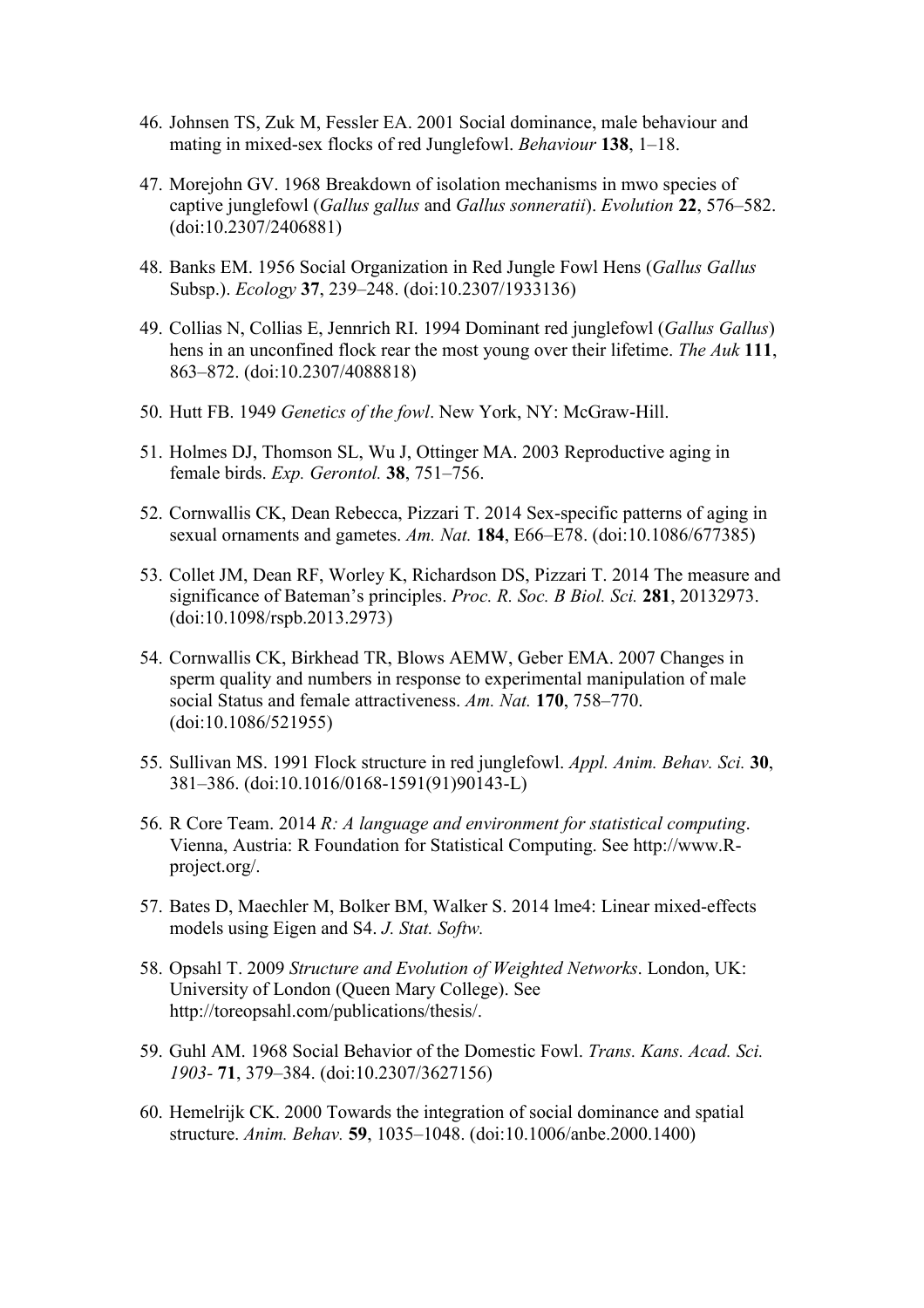- 61. Kim T, Zuk M. 2000 The effects of age and previous experience on social rank in female red junglefowl, *Gallus gallus spadiceus*. *Anim. Behav.* **60**, 239–244. (doi:10.1006/anbe.2000.1469)
- 62. Dadda M, Pilastro A, Bisazza A. 2008 Innate responses to male sexual harassment in female mosquitofish. *Behav. Ecol. Sociobiol.* **63**, 53–62. (doi:10.1007/s00265-008-0635-z)
- 63. Graves HB, Hable CP, Jenkins TH. 1985 Sexual selection in *gallus*: Effects of morphology and dominance on female spatial behavior. *Behav. Processes* **11**, 189–197. (doi:10.1016/0376-6357(85)90060-9)
- 64. Barash DP. 1977 Sociobiology of Rape in Mallards (Anas platyrhynchos): Responses of the Mated Male. *Science* **197**, 788–789. (doi:10.1126/science.197.4305.788)
- 65. Palombit RA. 2015 Infanticide as Sexual Conflict: Coevolution of Male Strategies and Female Counterstrategies. *Cold Spring Harb. Perspect. Biol.* **7**, a017640. (doi:10.1101/cshperspect.a017640)
- 66. McDonald GC, Spurgin LG, Fairfield EA, Richardson DS, Pizzari T. 2017 Preand postcopulatory sexual selection favor aggressive, young males in polyandrous groups of red junglefowl. *Evolution* **71**, 1653–1669. (doi:10.1111/evo.13242)
- 67. Moreno J, Martínez JG, González‐Braojos S, Cantarero A, Ruiz‐de‐Castañeda R,

Precioso M, López‐Arrabé J. 2015 Extra-pair paternity declines with female age and wing length in the pied flycatcher. *Ethology* **121**, 501–512. (doi:10.1111/eth.12364)

- 68. Pizzari T, Cornwallis CK, Løvlie H, Jakobsson S, Birkhead TR. 2003 Sophisticated sperm allocation in male fowl. *Nature* **426**, 70–74. (doi:10.1038/nature02004)
- 69. Jordan LA, Kokko H, Kasumovic M, Adkins-Regan AEE, Bronstein EJL. 2014 Reproductive Foragers: male spiders choose mates by selecting among competitive environments. *Am. Nat.* **183**, 638–649. (doi:10.1086/675755)
- 70. Morimoto J, Pizzari T, Wigby S. 2016 Developmental environment effects on sexual selection in male and female *Drosophila melanogaster*. *PLOS ONE* **11**, e0154468. (doi:10.1371/journal.pone.0154468)
- 71. Pizzari T, Birkhead TR. 2000 Female feral fowl eject sperm of subdominant males. *Nature* **405**, 787–789. (doi:10.1038/35015558)
- 72. Holman L, Kokko H. 2013 The consequences of polyandry for population viability, extinction risk and conservation. *Philos. Trans. R. Soc. B Biol. Sci.* **368**, 20120053. (doi:10.1098/rstb.2012.0053)
- 73. Eldakar OT, Gallup AC. 2011 The group-level consequences of sexual conflict in multigroup populations. *PLoS ONE* **6**, e26451. (doi:10.1371/journal.pone.0026451)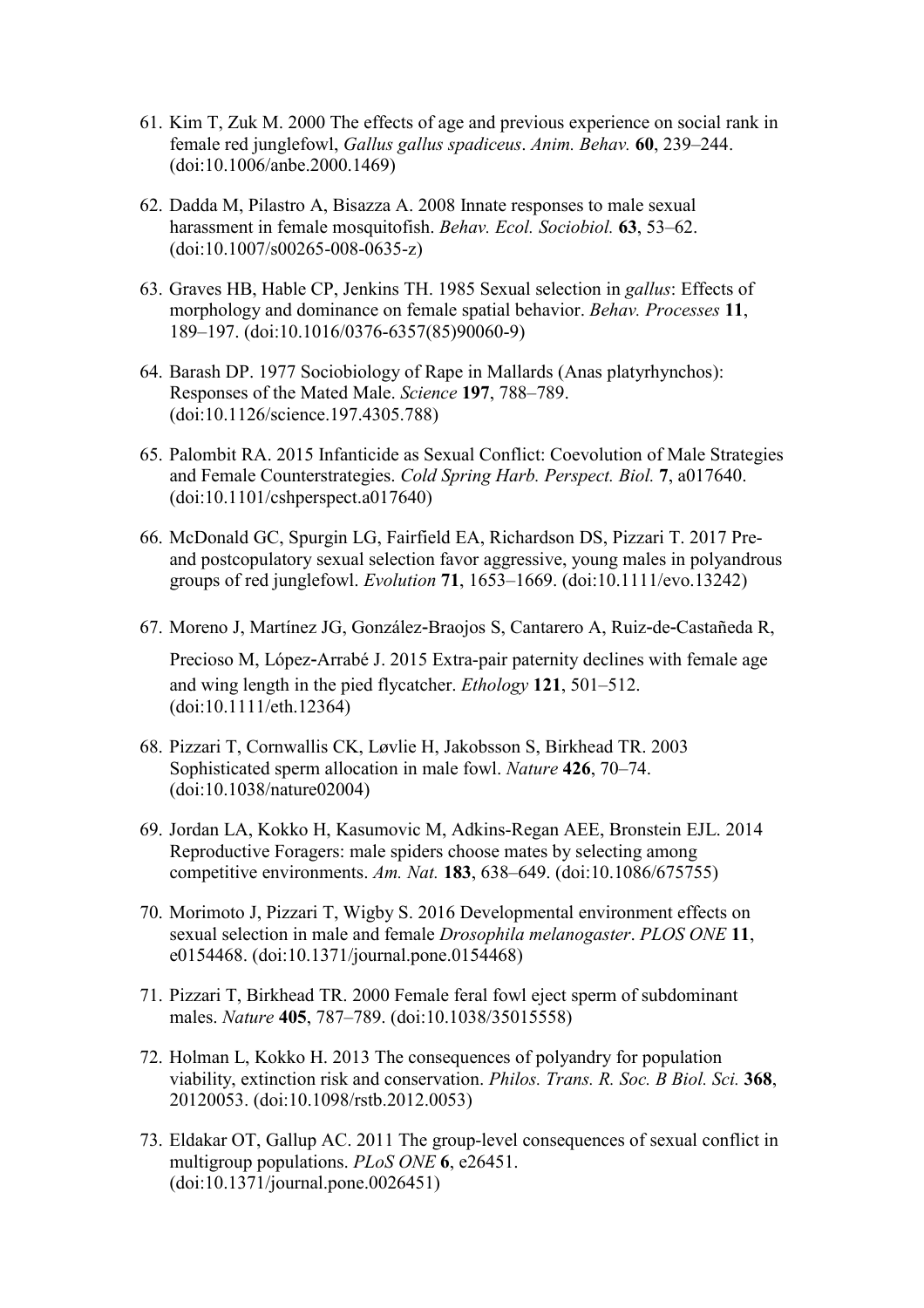- 74. Long T, Pischedda A, Stewart A, Rice W. 2009 A cost of sexual attractiveness to high-fitness females. *PLoS Biol.* **7**. (doi:10.1371/journal.pbio.1000254)
- 75. Chenoweth SF, Appleton NC, Allen SL, Rundle HD. 2015 Genomic evidence that sexual selection impedes adaptation to a novel environment. *Curr. Biol.* **25**, 1860– 1866. (doi:10.1016/j.cub.2015.05.034)
- 76. Ricklefs RE, Scheuerlein A. 2001 Comparison of aging-related mortality among birds and mammals. *Exp. Gerontol.* **36**, 845–857. (doi:10.1016/S0531- 5565(00)00245-X)
- 77. Farine DR. 2014 Measuring phenotypic assortment in animal social networks: weighted associations are more robust than binary edges. *Anim. Behav.* **89**, 141– 153. (doi:10.1016/j.anbehav.2014.01.001)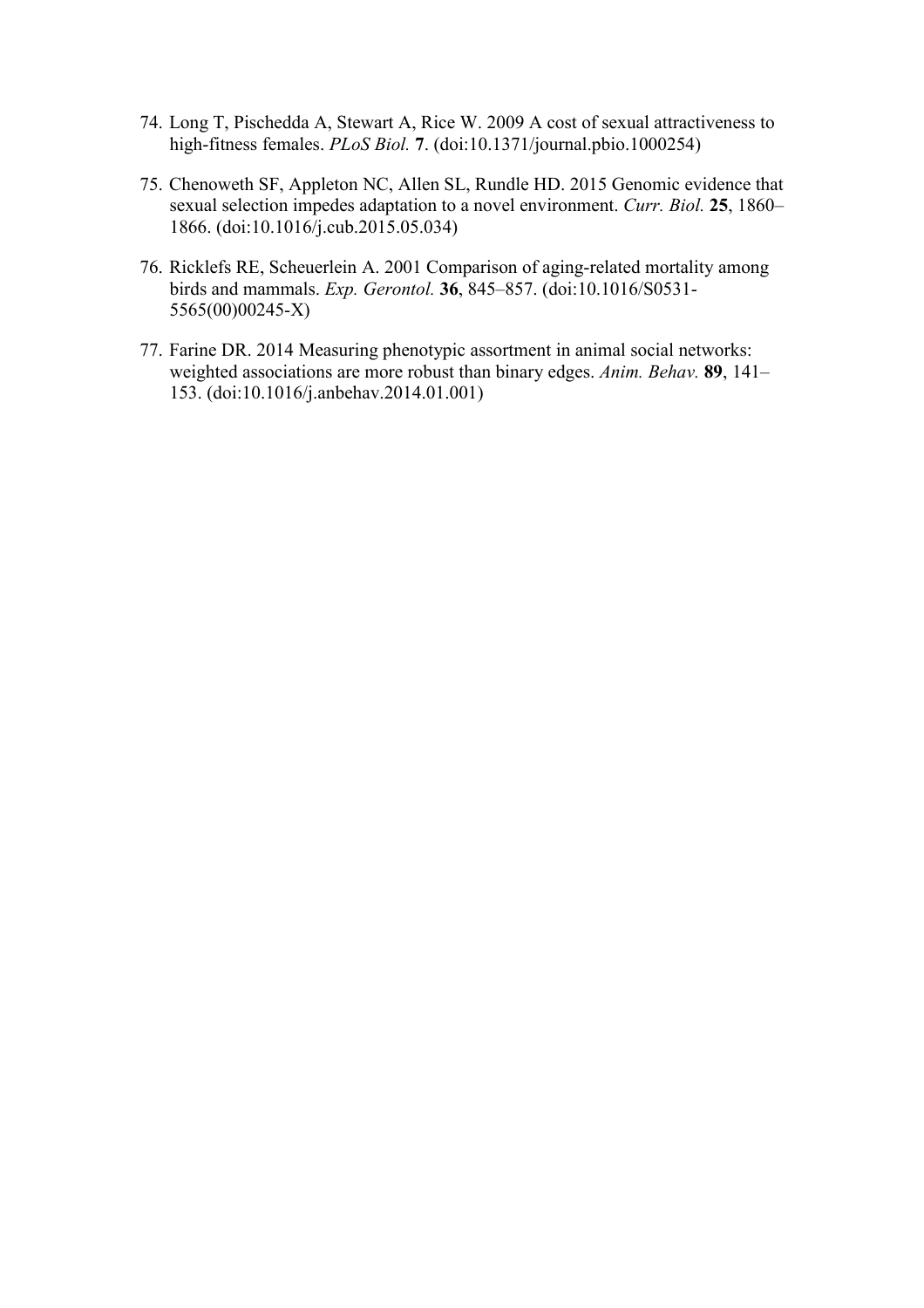**Figure 1. The social and sexual structure of red junglefowl groups.** (A) Social (top) and sexual networks (bottom) of 18 groups of males (blue) and females (orange). Node size is scaled to social status. The intensity of female node colour increases with female age. Orange edges connect female pairs that associated, blue edges connect malefemale pairs and edge width indicates the strength of social associations. Male-male edges are not shown. Grey edges connect male and female pairs that copulated and edge width indicates the number of repeat copulations between pairs. Node position in sexual networks is the same as social networks for ease of comparison. Estimates of assortment by female characteristics on female-female social networks are shown using weighted network assortativity for female social status (*rStat*) and female age (*rAge*) [77]. (B) The total number of edges (degree), sum of edge weights (strength) and the proportion of male associates weighted by edge weights from social networks is shown for males and females. Dotted lines show null expectations for the sex ratios of the associates of focal females (orange) and males (blue), (C) estimated slopes from mixed-effects models between the social network association index between male and female pairs with either the total number of male copulation attempts, the probability that the pair mated, or the number of times the pair copulated. Grey points show observed estimates; white circles and black vertical lines show the mean and 95% range of estimates calculated from randomised networks.